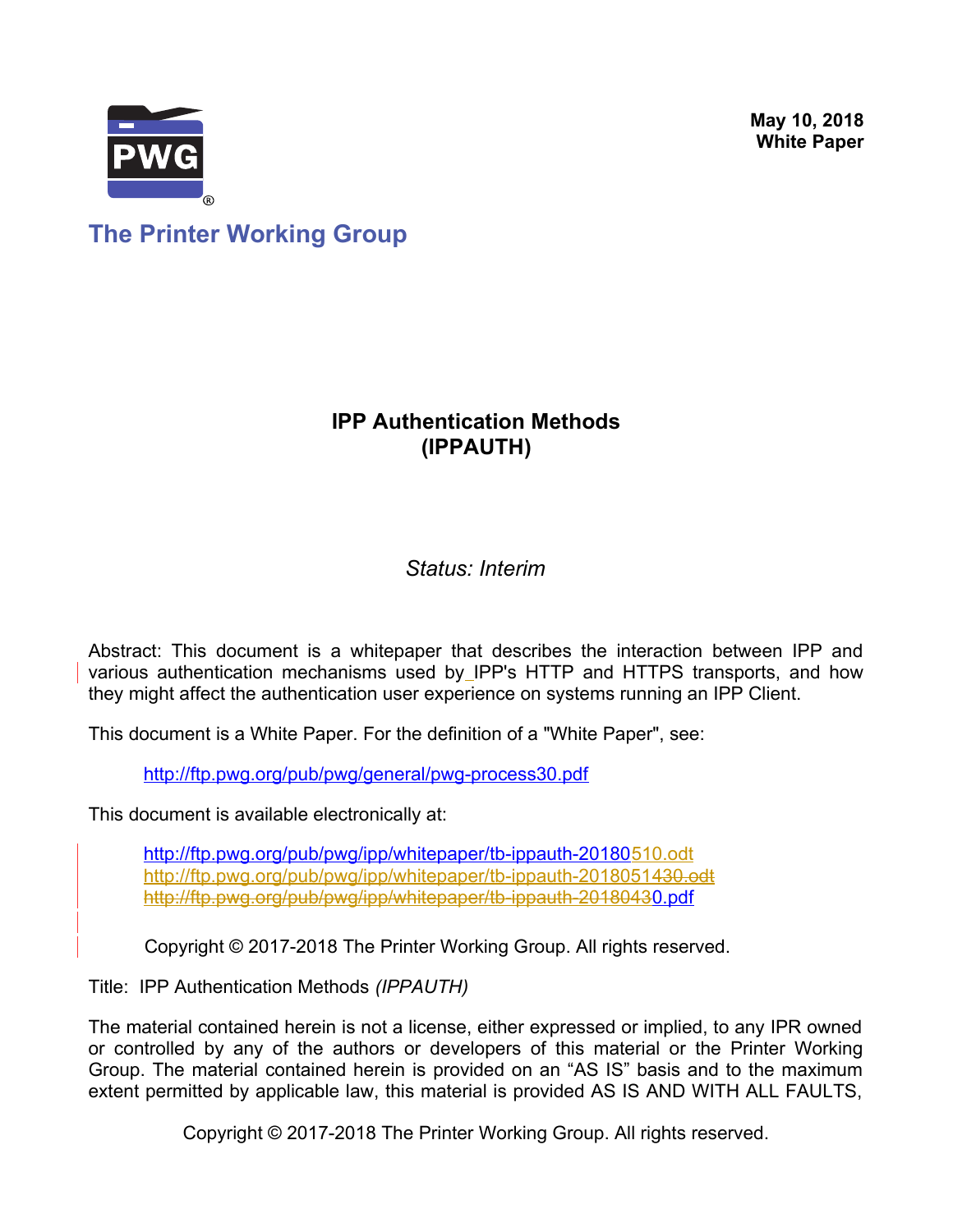and the authors and developers of this material and the Printer Working Group and its members hereby disclaim all warranties and conditions, either expressed, implied or statutory, including, but not limited to, any (if any) implied warranties that the use of the information herein will not infringe any rights or any implied warranties of merchantability or fitness for a particular purpose.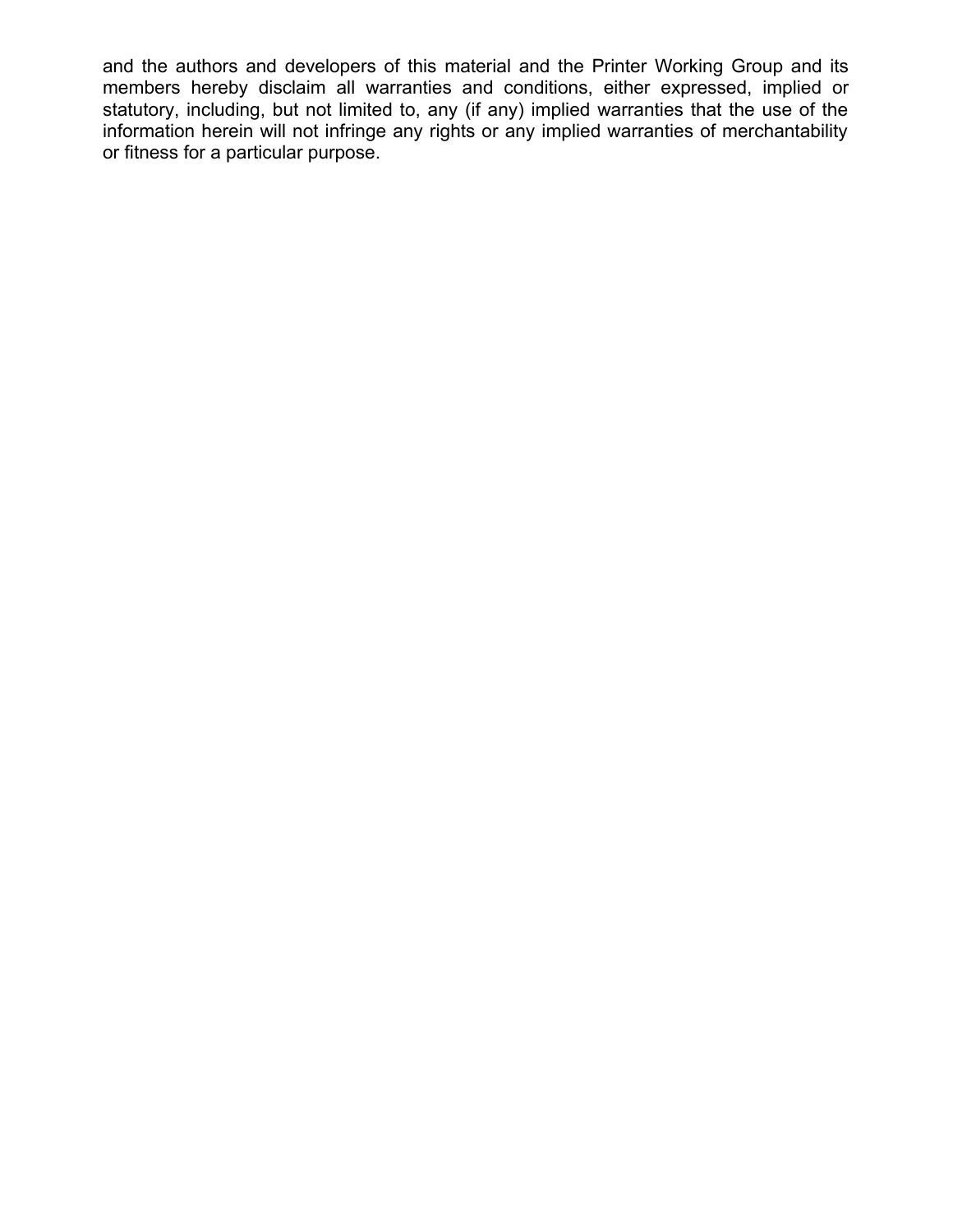## **Table of Contents**

Copyright © 2017-2018 The Printer Working Group. All rights reserved.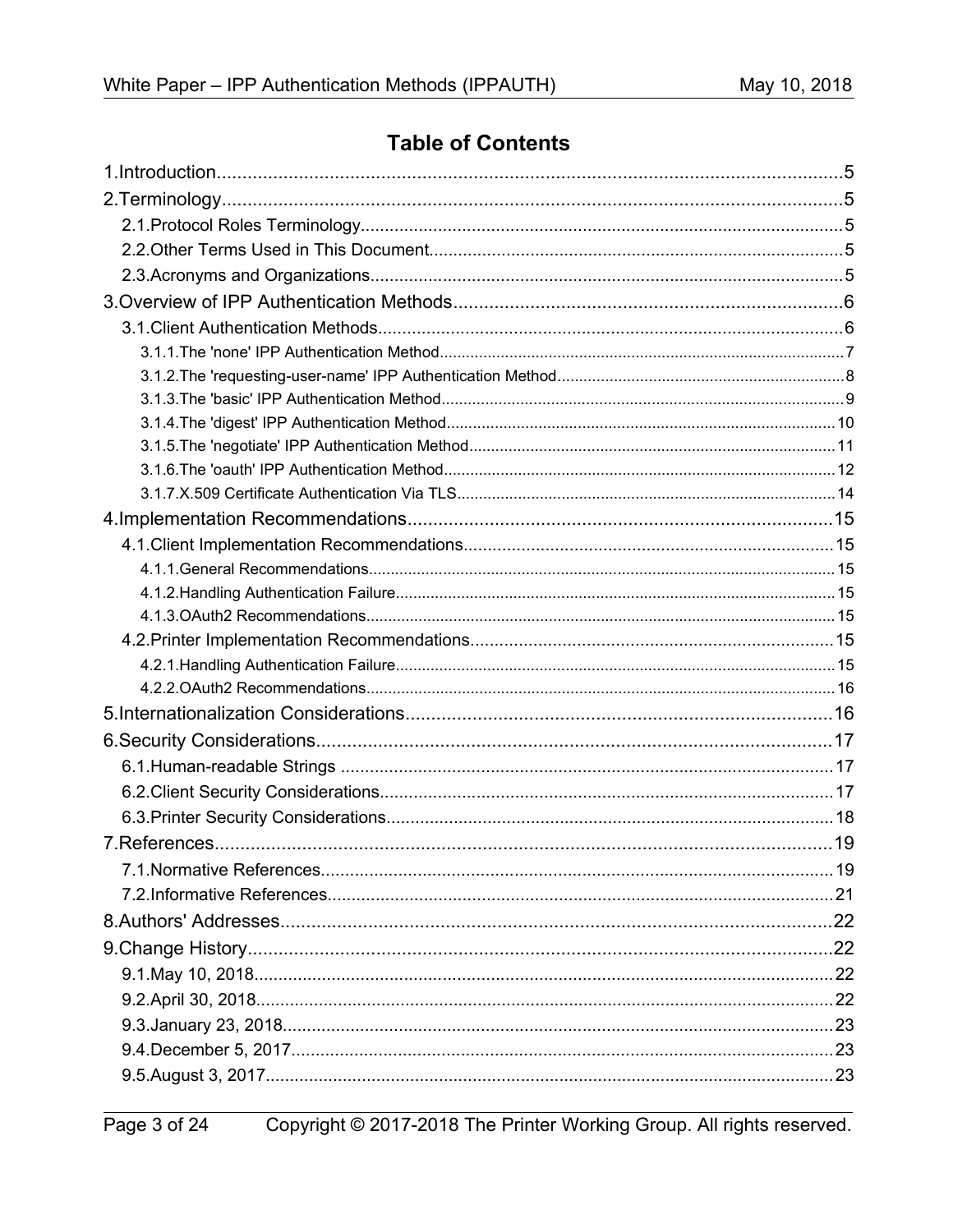## **List of Figures**

| Figure 2: Sequence diagram for the 'requesting-user-name' IPP Authentication Method8     |  |
|------------------------------------------------------------------------------------------|--|
|                                                                                          |  |
| Figure 4: Sequence diagram for the 'digest' IPP Authentication Method10                  |  |
| Figure 5: Sequence diagram for the 'negotiate' IPP Authentication Method11               |  |
|                                                                                          |  |
| Figure 7: Sequence diagram for the hybrid 'oauth' / 'digest' IPP Authentication Method13 |  |
| Figure 8: Sequence diagram for X.509 Certificate Authentication Via TLS14                |  |

## **List of Tables**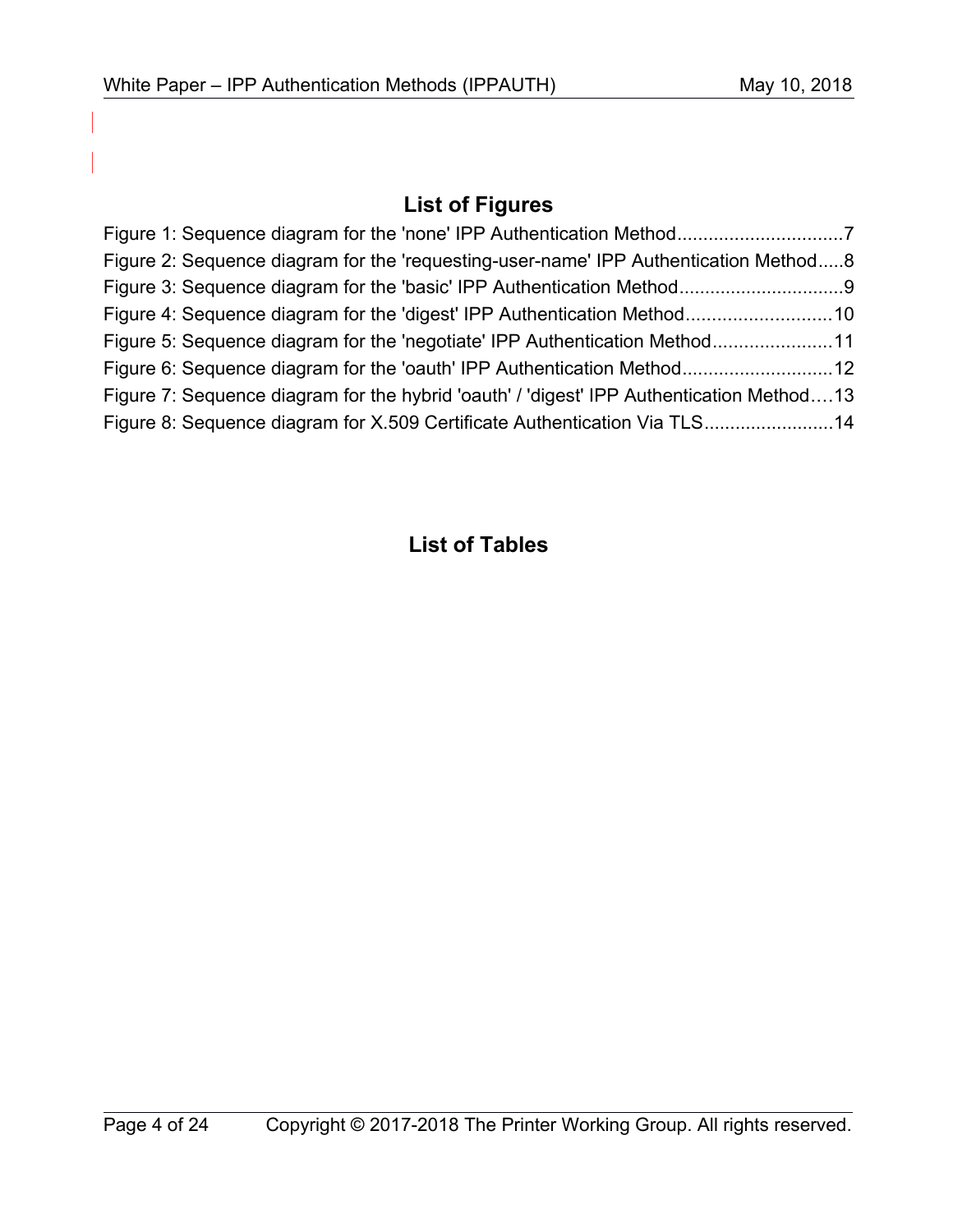# **1. Introduction**

The Internet Printing Protocol (hereafter, IPP) uses HTTP as its underlying transport [\[RFC8010\].](#page-20-0) When an IPP Printer is configured to limit access to its services to only those Clients operated by an authorized User, it challenges the User's Client by employing one of the HTTP authentication methods. But an IPP Client isn't usually a typical HTTP User Agent (e.g. it isn't a commonly used Web browser). This white paper examines the common HTTP authentication methods employed today and outlines limits, constraints and conventions that ought to be considered when implementing support for one of these different HTTP authentication methods to ensure a high quality printing user experience.

# **2. Terminology**

## **2.1. Protocol Roles Terminology**

This document defines the following protocol roles in order to specify unambiguous conformance requirements:

*Client*: Initiator of outgoing IPP session requests and sender of outgoing IPP operation requests (Hypertext Transfer Protocol -- HTTP/1.1 [\[RFC7230\]](#page-20-1) User Agent).

*Printer*: Listener for incoming IPP session requests and receiver of incoming IPP operation requests (Hypertext Transfer Protocol -- HTTP/1.1 [\[RFC7230\]](#page-20-1) Server) that represents one or more Physical Devices or a Logical Device.

### **2.2. Other Terms Used in This Document**

User: A person or automata using a Client to communicate with a Printer.

### **2.3. Acronyms and Organizations**

*IANA*: Internet Assigned Numbers Authority,<http://www.iana.org/>

*IETF*: Internet Engineering Task Force,<http://www.ietf.org/>

*ISO*: International Organization for Standardization,<http://www.iso.org/>

PWG: Printer Working Group,<http://www.pwg.org/>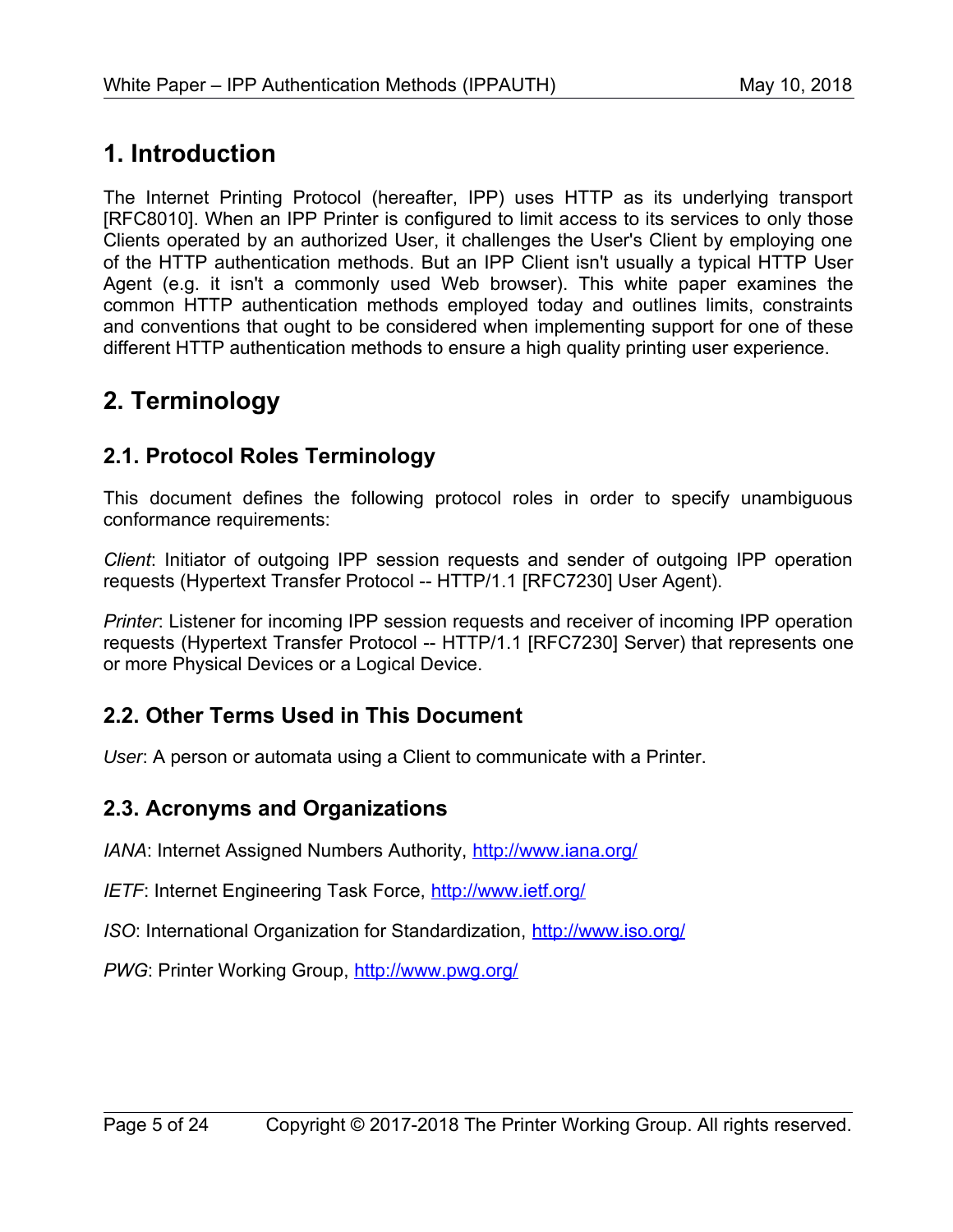# **3. Overview of IPP Authentication Methods**

This white paper describes how various HTTP based authentication systems integrate into IPP communications between a Client and a Printer. Although the authentication protocols themselves do not need to change to be integrated into IPP communications, the IPP Client is not a Web browser, so some considerations must be made by IPP Client implementors. The "uri-authentication-supported" attribute [\[RFC8011\]](#page-20-2) Printer Description attribute indicates the authentication systems supported by the Printer.

## **3.1. Client Authentication Methods**

An IPP Printer specifies its supported authentication methods via several IPP attributes. The "uri-authentication-supported" attribute [\[RFC8011\]](#page-20-2) indicates the authentication method used for a corresponding URI in "printer-uri-supported" [\[RFC8011\].](#page-20-2) The "xri-authentication" member attribute of "printer-xri-supported" [\[RFC3380\]](#page-19-0) specifies the same corresponding values, if the Printer implements the "printer-xri-supported" attribute.

A Printer uses the "authenticated identity" or the "most authenticated user" [\[RFC8011\]](#page-20-2) to allow access to capabilities such as operations, resources, and attributes. Authentication is the process of establishing some level of trust that an entity is who or what they are claiming to be. In some cases, the Printer is not directly involved in the authentication process, and may not be directly aware of the Client's or Client User's identity following authentication. In these cases, the Printer might still need to acquire the Client's or Client User's identity in order to accurately document the User's identity in the Job Object's Job Description attributes, or supporting IPP operations such as Get-User-Printer-Attributes [\[IPPGUPA\]](#page-21-0) that depend on the Client's or Client User's identity to provide meaningfully filtered operation responses.

Each of the authentication method keywords currently registered for "uri-authenticationsupported" is described below, with an accompanying sequence diagram for illustration purposes, as well as a discussion of each method's advantages and shortcomings.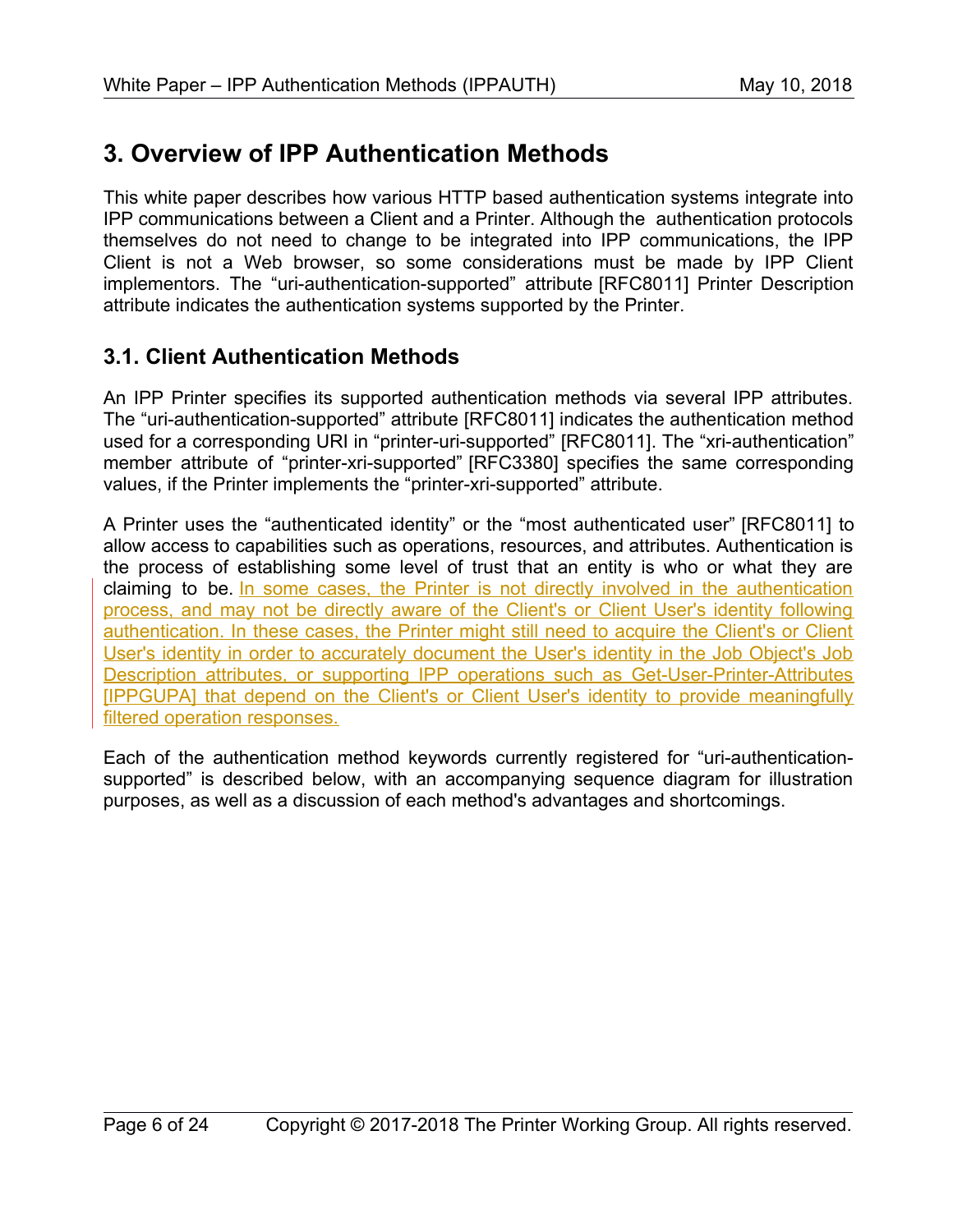#### **3.1.1. The 'none' IPP Authentication Method**

The 'none' IPP Authentication Method [\[RFC8011\]](#page-20-2) very simply indicates that the receiving Printer is provided no method whatsoever to determine the identity of the User who is operating the Client that is making IPP operation requests. The user name for the operation is assumed to be 'anonymous'. This method is not recommended unless the Printer's operator has the objective of providing an anonymous print service. In most cases, the Client SHOULD provide the "requesting-user-name" operation attribute, as described in section [3.1.2.](#page-7-0)

[Figure 1](#page-6-0) illustrates how the 'none' authentication method can be integrated into an IPP operation request.



<span id="page-6-0"></span>*Figure 1: Sequence diagram for the 'none' IPP Authentication Method*

This method is not recommended unless the Printer's operator has the objective of providing an anonymous print service. In most cases, the Client SHOULD provide the "requesting-user-name" operation attribute, as described in section [3.1.2.](#page-7-0)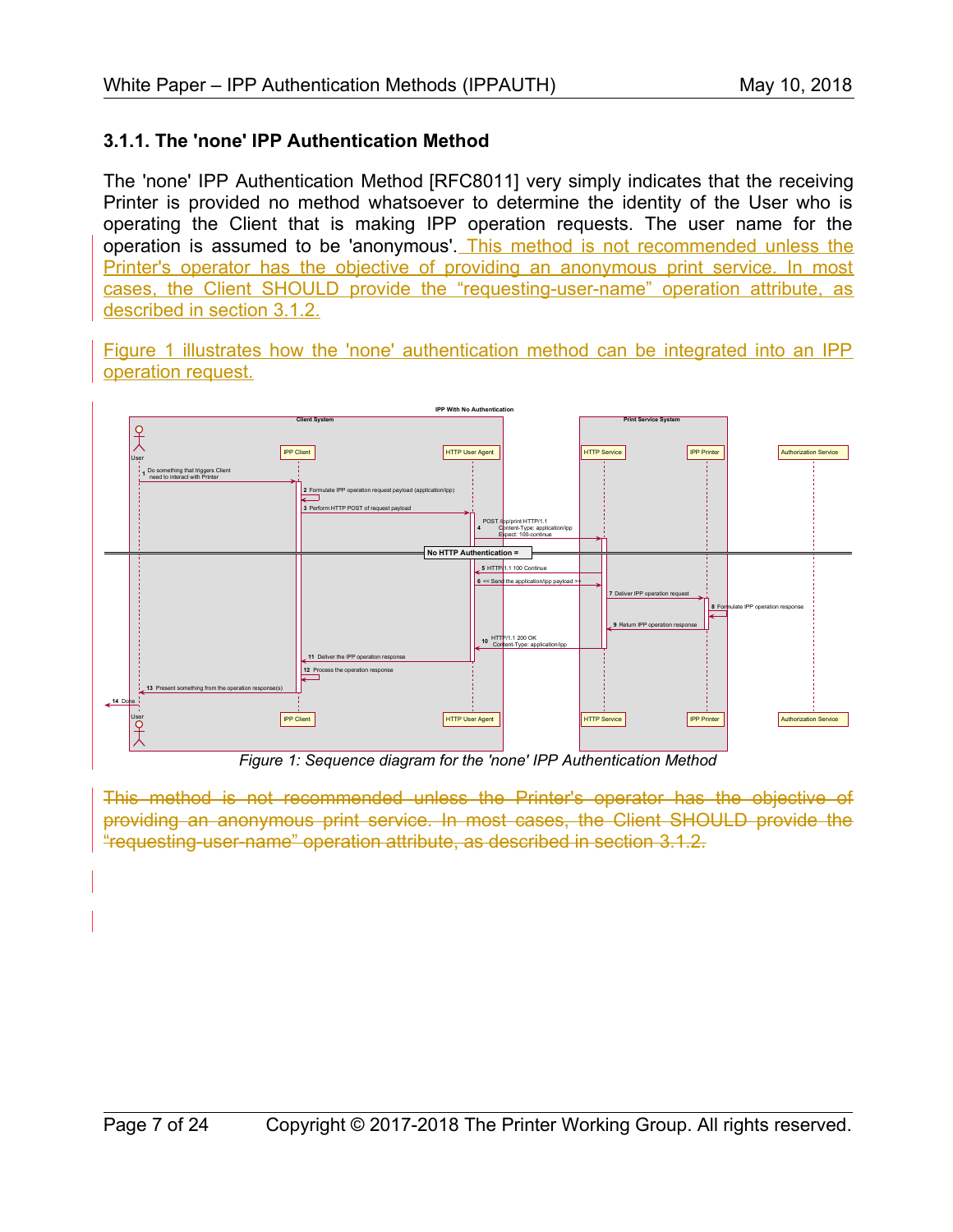#### <span id="page-7-0"></span>**3.1.2. The 'requesting-user-name' IPP Authentication Method**

In the 'requesting-user-name' IPP Authentication Method [\[RFC8011\],](#page-20-2) the Client MUST provides the "requesting-user-name" operation attribute [\[RFC8011\]](#page-20-2) in its IPP operation request. The Printer uses this unauthenticated name as the identity of the actor operating the Client. This method is not recommended since there is no actual authentication performed as there is no credential provided to prove the identity claimed in the "requesting-user-name".

[Figure 2](#page-7-1) illustrates how the 'requesting-user-name' authentication method can be integrated into an IPP operation request.



<span id="page-7-1"></span>*Figure 2: Sequence diagram for the 'requesting-user-name' IPP Authentication Method*

This method is not recommended since there is no actual authentication performed as there is no credential provided to prove the identity claimed in the "requesting-user-name".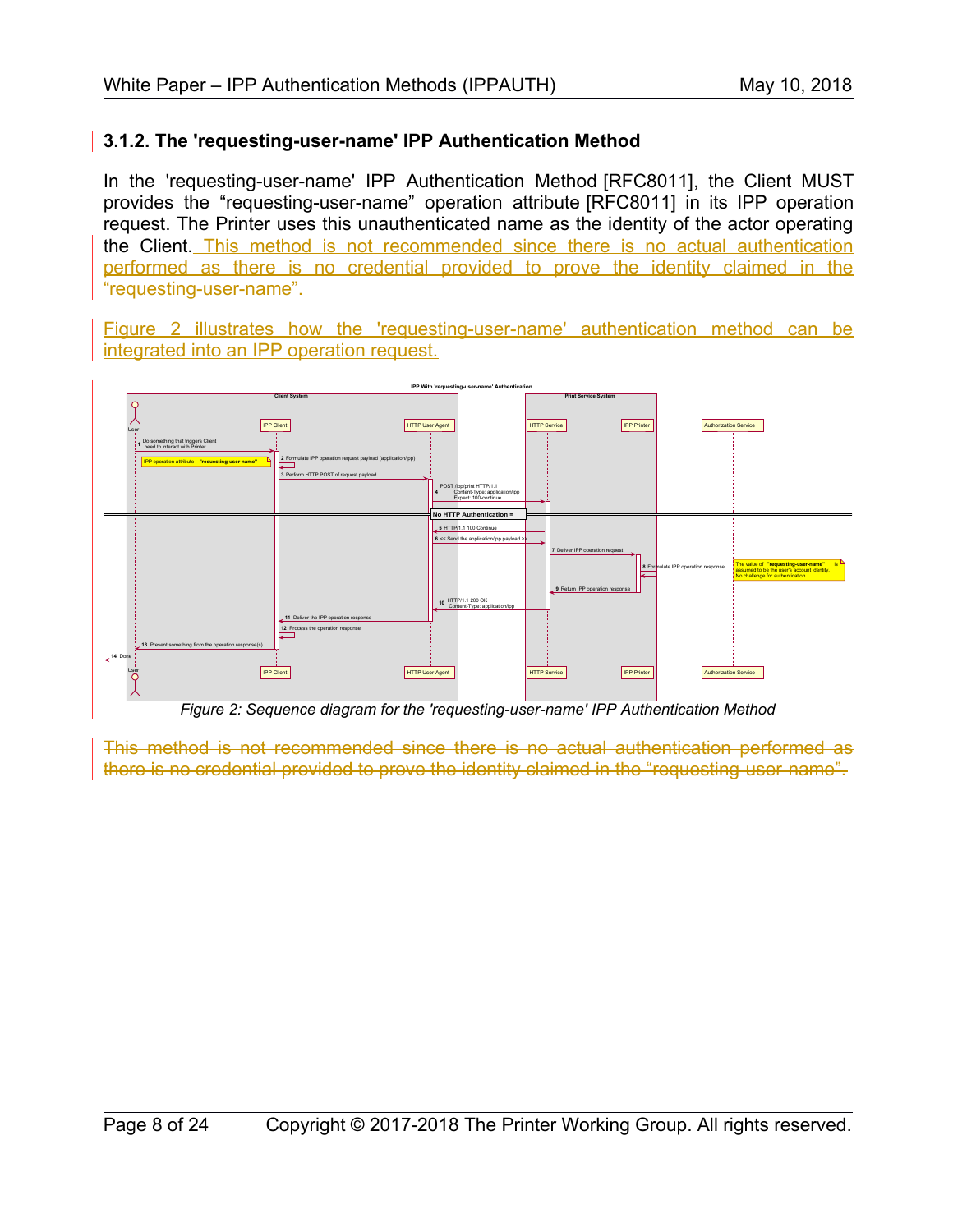#### **3.1.3. The 'basic' IPP Authentication Method**

The 'basic' IPP Authentication Method uses HTTP Basic authentication scheme [\[RFC7617\].](#page-20-3) It is employed in IPP in much the same way that it is employed in conventional HTTP workflows using a Web browser. When the IPP Client encounters an HTTP 401 Unauthorized response, it evaluates whether it supports the authentication method identified by the value of the "WWW-Authenticated" header in the response. In this case, if it supports 'basic', it will present UI asking the User to provide username and password credentials that may be used to authenticate with the HTTP Server providing access to the IPP Printer. If the HTTP Server successfully authenticates that set of credentials, then the IPP operation request is passed on to the IPP Printer, which responds as usual.

[Figure 3](#page-8-0) illustrates how the 'basic' authentication method can be integrated into an IPP operation request.



<span id="page-8-0"></span>*Figure 3: Sequence diagram for the 'basic' IPP Authentication Method*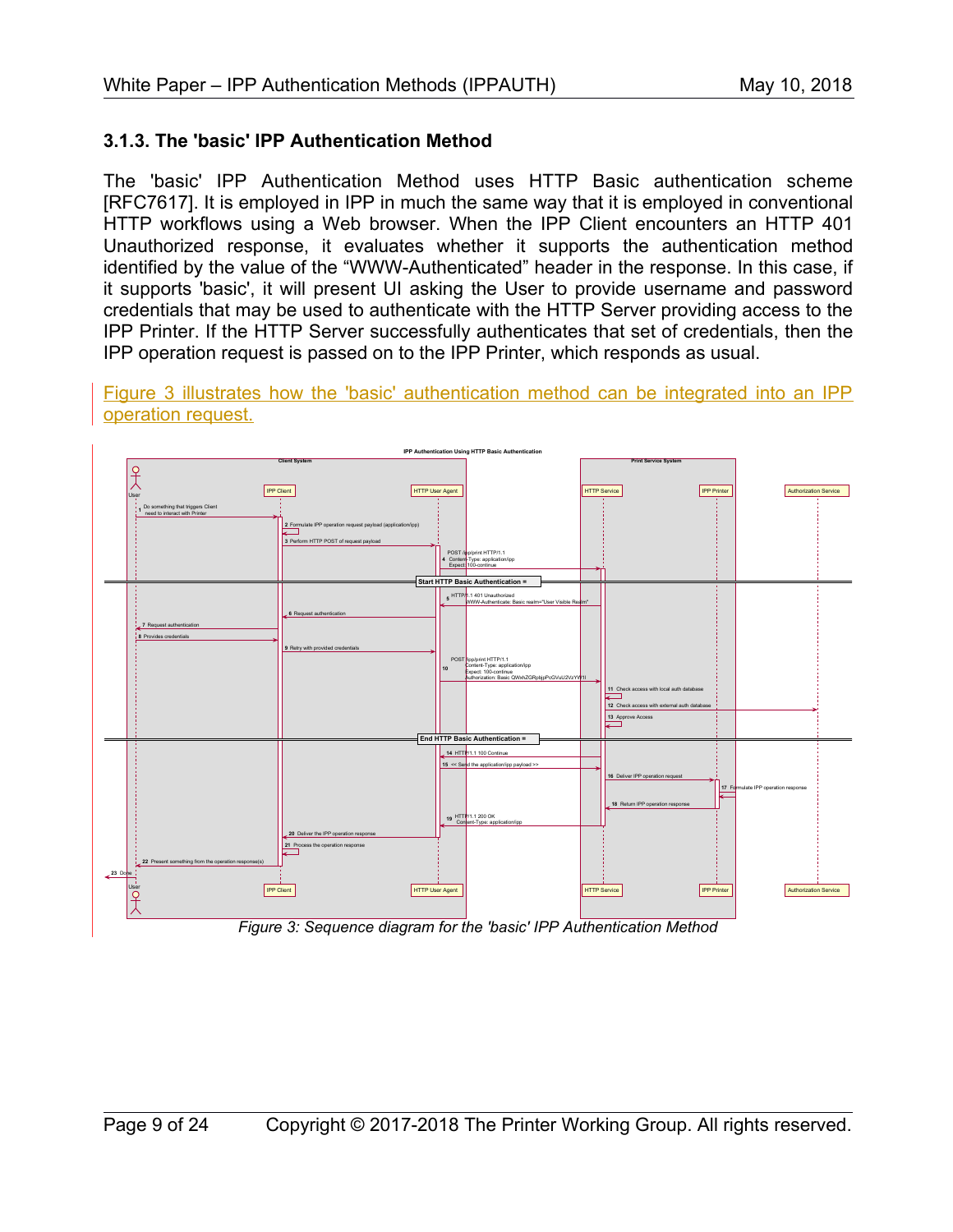#### **3.1.4. The 'digest' IPP Authentication Method**

The 'digest' IPP Authentication method uses the HTTP Digest authentication scheme [\[RFC7616\].](#page-20-4) It is employed in IPP in much the same way that it is employed in conventional HTTP workflows using a Web browser; when the IPP Client encounters an HTTP 401 Unauthorized response, it evaluates whether it supports the authentication method identified by the value of the "WWW-Authenticated" header in the response. In this case, if it supports 'digest', it will present UI asking the User to provide username and password credentials that may be used to authenticate with the HTTP Server providing access to the IPP Printer. If the HTTP Server successfully authenticates that set of credentials, then the IPP operation request is passed on to the IPP Printer, which responds as usual.

[Figure 4](#page-9-0) illustrates how the 'digest' authentication method can be integrated into an IPP operation request.



<span id="page-9-0"></span>*Figure 4: Sequence diagram for the 'digest' IPP Authentication Method*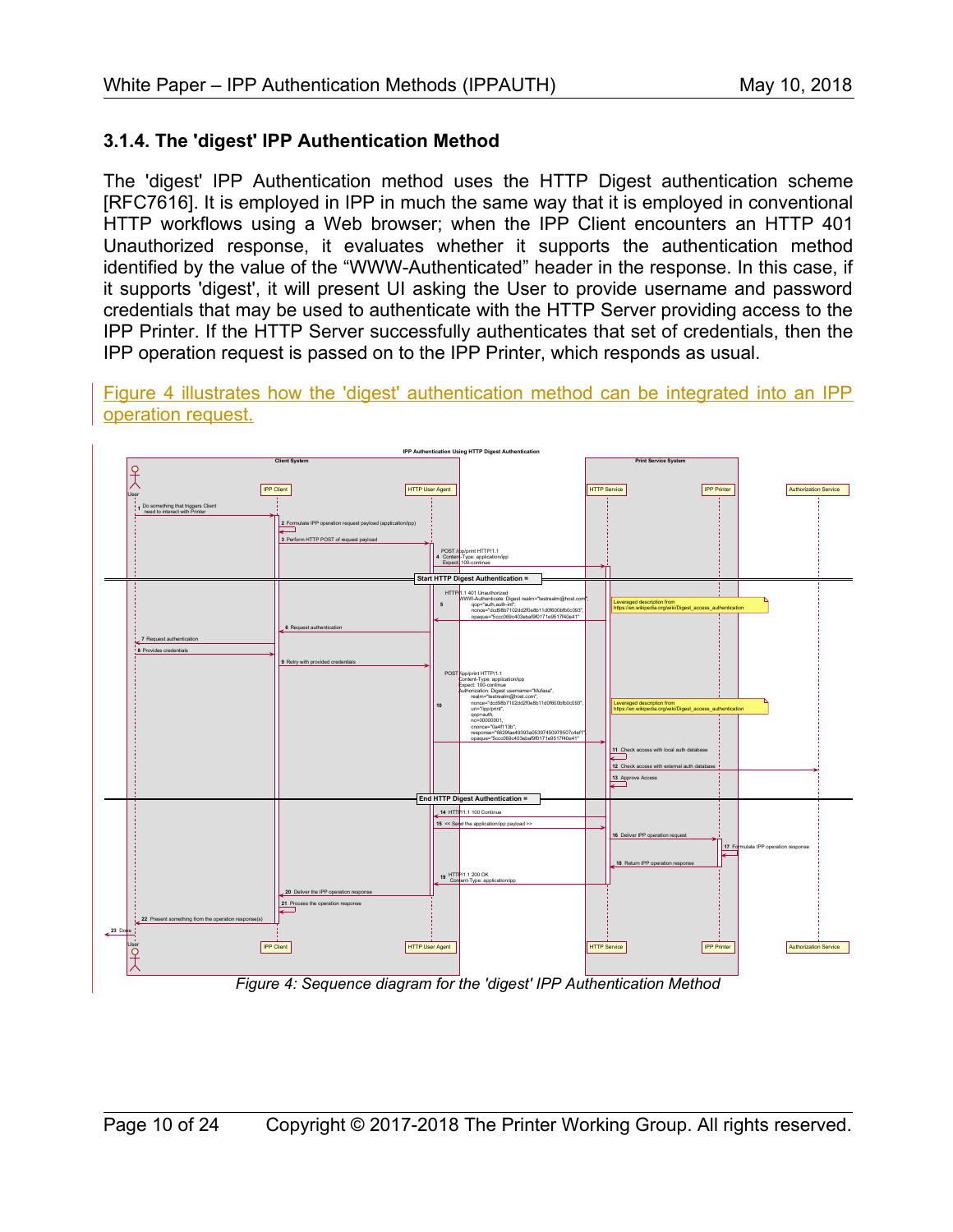#### **3.1.5. The 'negotiate' IPP Authentication Method**

The 'negotiate' IPP Authentication method uses the HTTP Negotiate authentication scheme [\[RFC4559\],](#page-19-1) which is used to support Kerberos and NTLM authentication methods with HTTP.

[Figure 5](#page-10-0) illustrates how the 'negotiate' authentication method can be integrated into an IPP operation request.



<span id="page-10-0"></span>*Figure 5: Sequence diagram for the 'negotiate' IPP Authentication Method*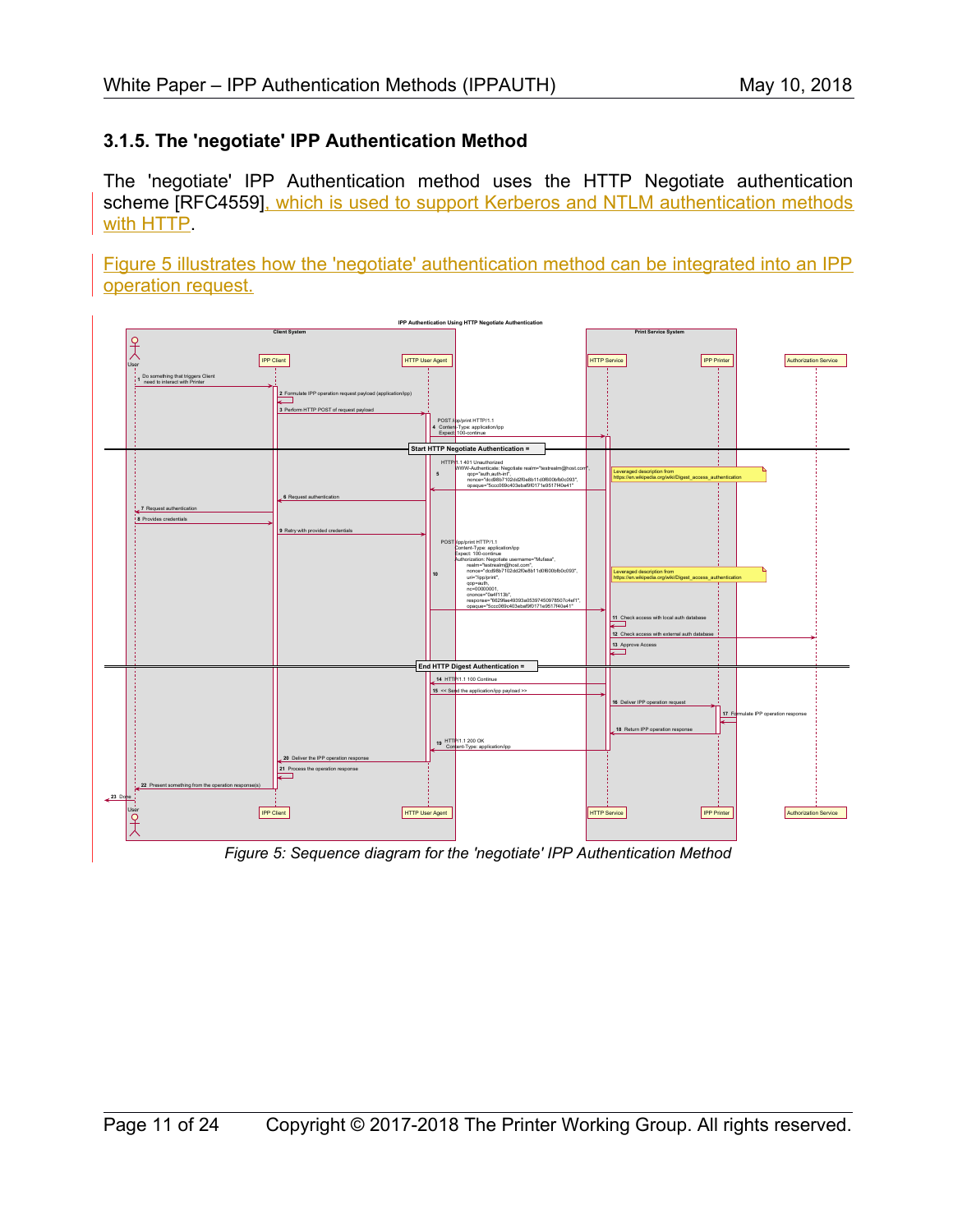#### **3.1.6. The 'oauth' IPP Authentication Method**

<span id="page-11-0"></span>The 'oauth' IPP Authentication method uses the OAuth2 authentication scheme [\[RFC6749\]](#page-19-2) [\[RFC6749\]](#page-19-2) and the OAuth2 Bearer Token [\[RFC6750\].](#page-20-5) [Figure 6](#page-12-0) illustrates how the 'oauth' authentication method can be integrated into an IPP operation requestA conventional OAuth2 authentication workflow integrated into an IPP Print flow is described in [Error:](#page-11-0) [Reference source not found.](#page-11-0)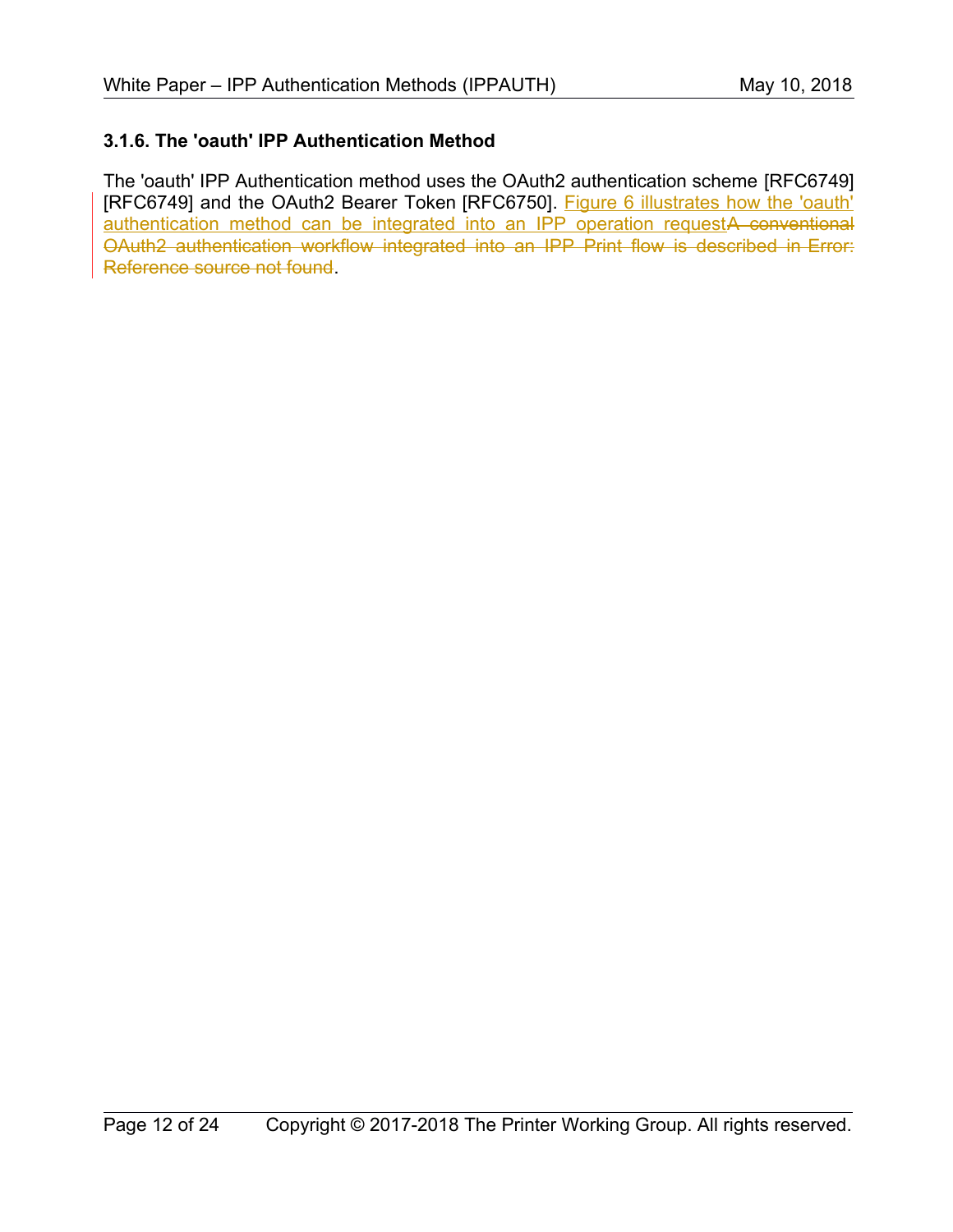

<span id="page-12-0"></span>*Figure 6: Sequence diagram for the 'oauth' IPP Authentication Method*

In the OAuth2 process, the user experience for servicing the authentication challenge is commonly provided by "web content" (HTML etc.) presented in a "web view" (embeddable web browser). Since this can be awkward or disorienting in a print workflow, a hybrid of 'oauth' and 'basic' or 'digest' can be employed, as depictoutlined in [Figure 7.](#page-13-0)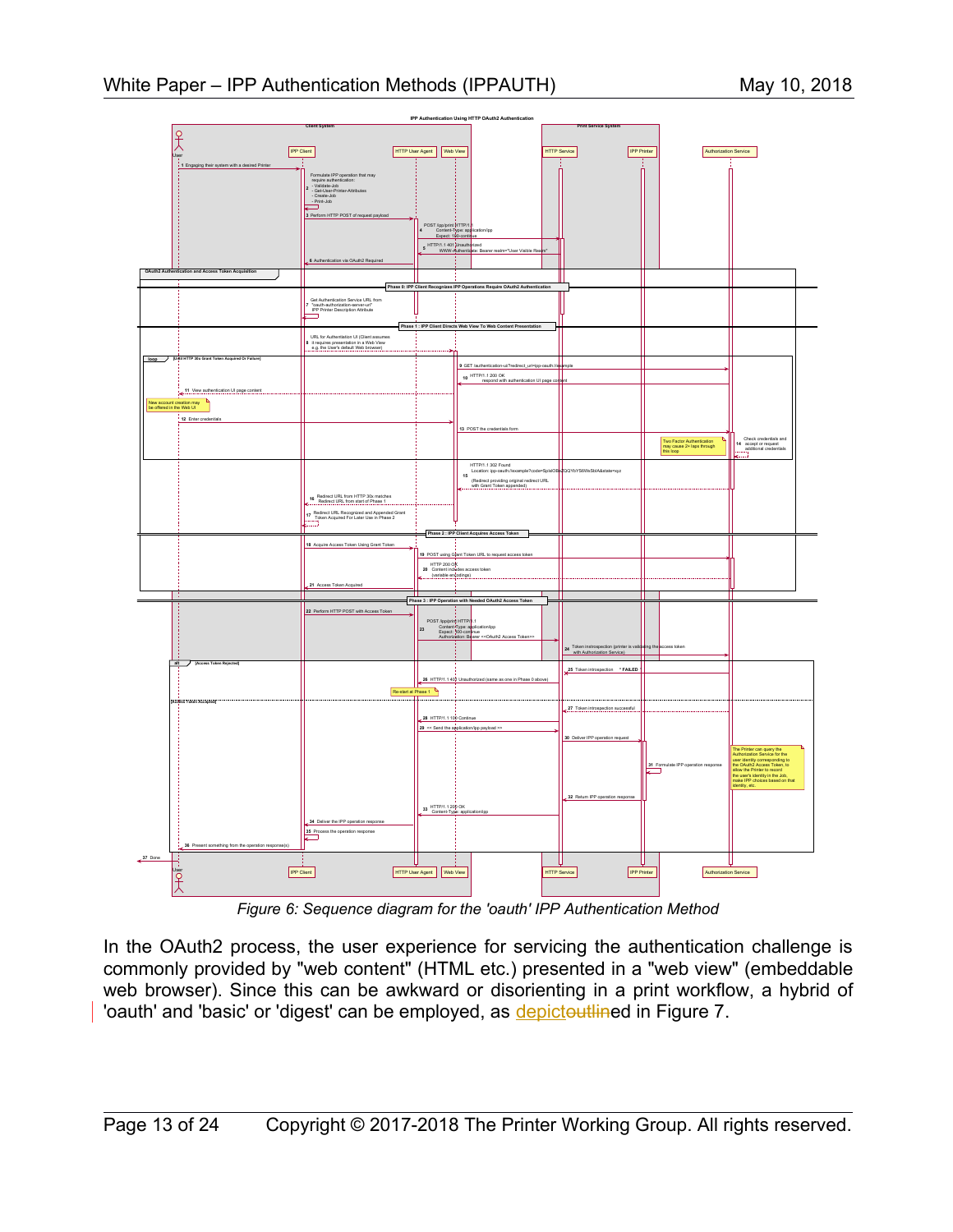

<span id="page-13-0"></span>*Figure 7: Sequence diagram for the hybrid 'oauth' / 'digest' IPP Authentication Method*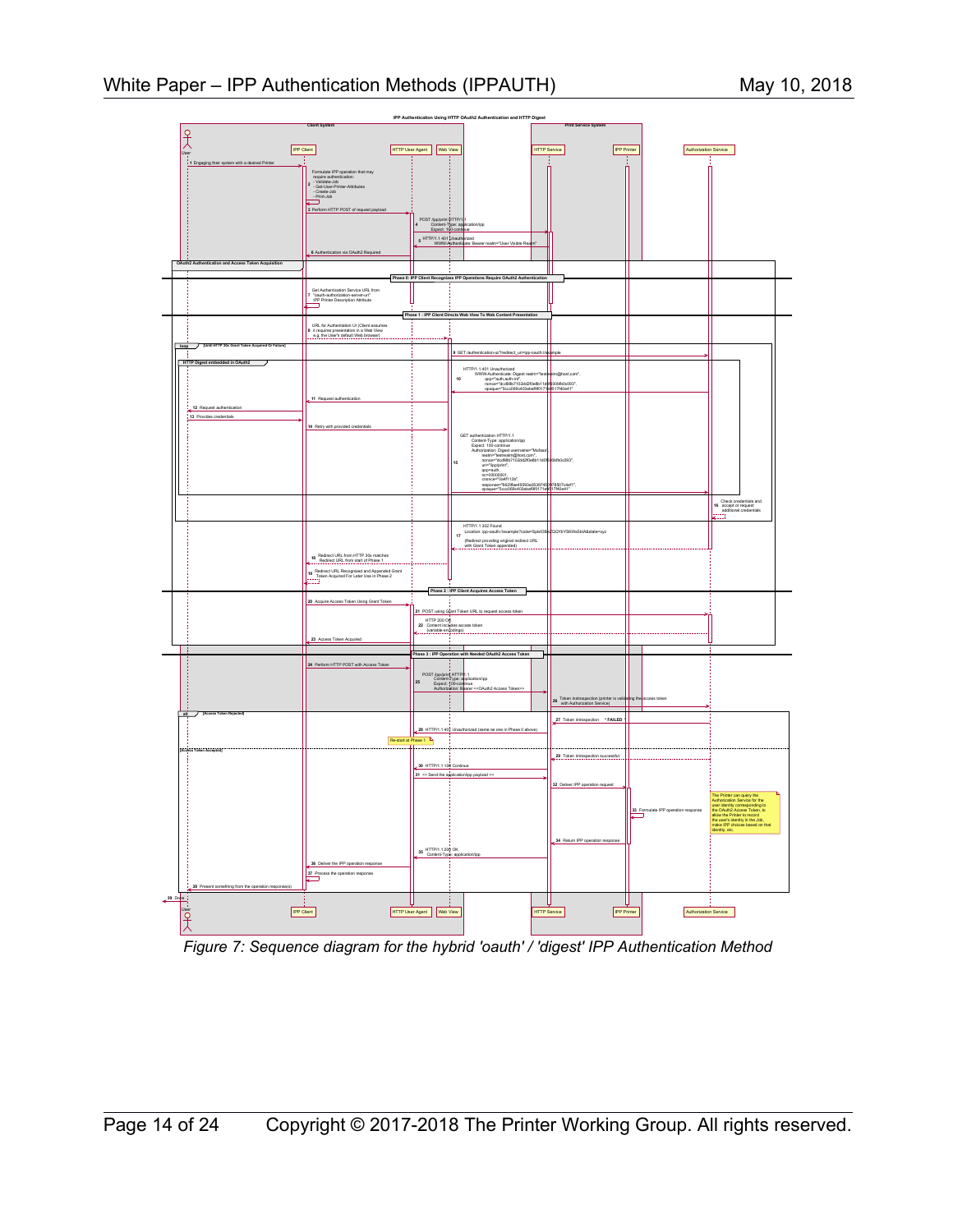#### **3.1.7. X.509 Certificate Authentication Via TLS**

Client X.509 certificate authentication in an HTTP session is achieved using the client authentication facilities of Transport Layer Security (TLS) [\[RFC5246\],](#page-19-3) the commonly used protocol for encrypting an HTTP or IPP connection [\[RFC8010\]](#page-20-0) [\[RFC8011\].](#page-20-2) The Server sends a Client Certificate Request as part of the TLS session establishment. If the Client does not provide a certificate or provides an invalid or inadequate certificate, the Server may reject the TLS session. [Figure 8](#page-14-0) illustrates how the TLS authentication method can be integrated into an IPP operation request. [RFC8011]. In this-



<span id="page-14-0"></span>*Figure 8: Sequence diagram for X.509 Certificate Authentication Via TLS*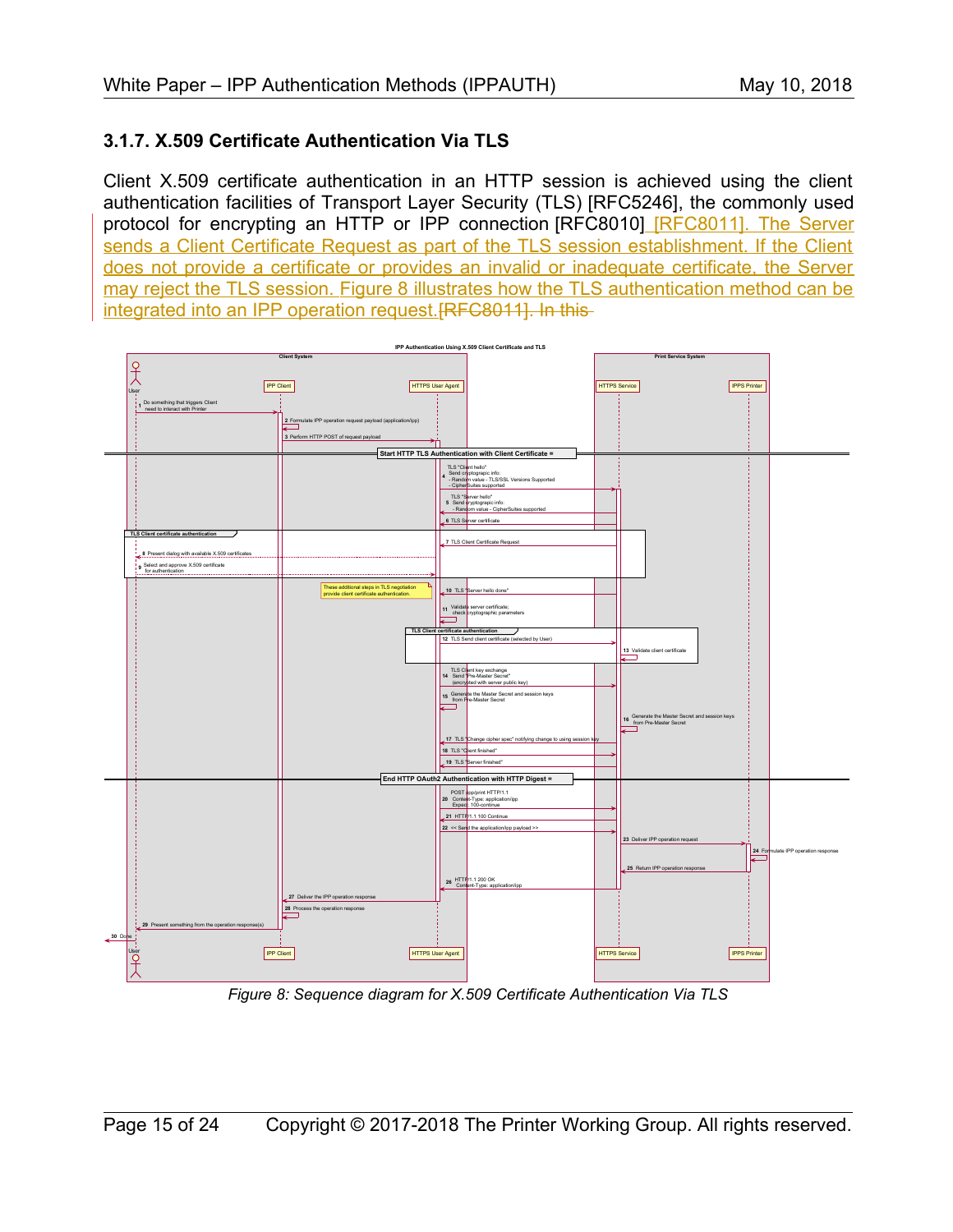# **4. Implementation Recommendations**

Provide possible technical solutions/approaches in this section. Include pros and cons for each technical solution or approach. Include references to specific protocols and/or data models when appropriate. Include mapping and gateway considerations when appropriate.

### **4.1. Client Implementation Recommendations**

#### **4.1.1. General Recommendations**

A Client SHOULD limit the number of additional windows presented to the user during the course of an authentication workflow, to avoid causing a fragmented, disruptive user experience.

#### **4.1.2. Handling Authentication Failure**

If a Printer rejects authentication credentials provided by a Client in response to an authentication challenge following an IPP operation request, the Printer MAY return an IPP operation response. If it does not, and the connection is left open, it SHOULD treat the connection the same way it handles a stalled connection, and close it after a reasonably brief amount of time.

#### **4.1.3. OAuth2 Recommendations**

The OAuth2 authorization service may have a complicated user presentation. If possible, select a presentation alternative that is the least complicated or the most similar to the user experience provided for older authentication methods (HTTP Basic or HTTP Digest) that may be more familiar to the user.

### **4.2. Printer Implementation Recommendations**

#### **4.2.1. Handling Authentication Failure**

If a Printer receives an IPP operation request, challenges the Client for authentication, and the authentication process fails, the Printer SHOULD send an appropriate IPP operation response indicating the cause of the failure.

#### **4.2.2. OAuth2 Recommendations**

To align with existing Client authentication user experience for HTTP Basic or HTTP Digest authentication, the OAuth2 Authentication Server SHOULD use HTTP Basic or HTTP Digest authentication rather than presenting an authentication dialog page using its own web content. If that isn't practical, an OAuth2 Authorization Service used in an IPP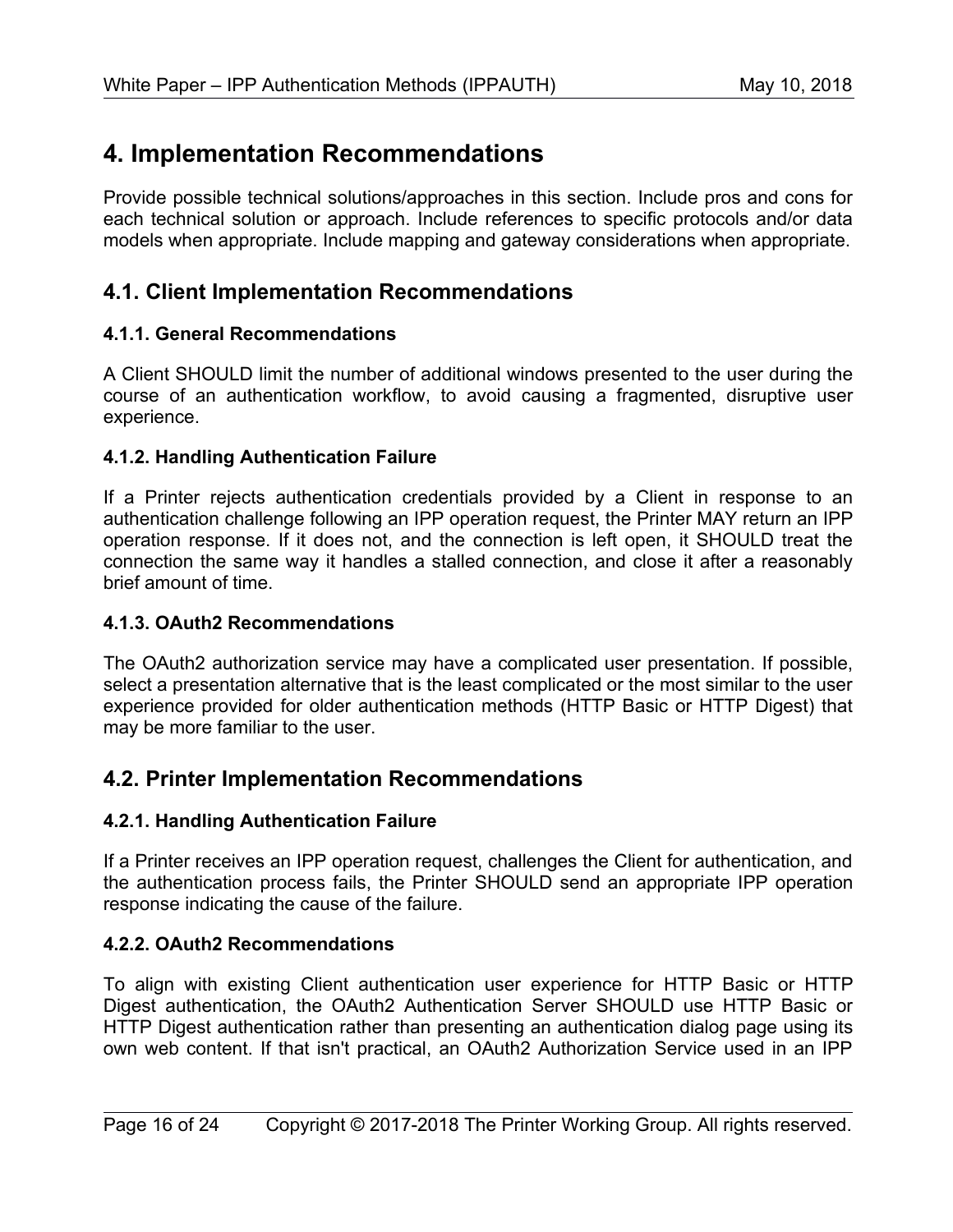printing workflow SHOULD direct a Client to an authentication page that facilitates an appropriate presentation on even limited Client systems such as smart phones.

## **5. Internationalization Considerations**

For interoperability and basic support for multiple languages, conforming implementations MUST support the Universal Character Set (UCS) Transformation Format -- 8 bit (UTF-8) [\[RFC3629\]](#page-19-6) encoding of Unicode [\[UNICODE\]](#page-20-11) [\[ISO10646\]](#page-19-5) and the Unicode Format for Network Interchange [\[RFC5198\].](#page-19-4)

Implementations of this specification SHOULD conform to the following standards on processing of human-readable Unicode text strings, see:

- Unicode Bidirectional Algorithm [\[UAX9\]](#page-20-10)  left-to-right, right-to-left, and vertical
- Unicode Line Breaking Algorithm [\[UAX14\]](#page-20-9)  character classes and wrapping
- Unicode Normalization Forms [\[UAX15\]](#page-20-8)  especially NFC for [\[RFC5198\]](#page-19-4)
- Unicode Text Segmentation [\[UAX29\]](#page-20-7)  grapheme clusters, words, sentences
- Unicode Identifier and Pattern Syntax [\[UAX31\]](#page-20-6)  identifier use and normalization
- Unicode Collation Algorithm [\[UTS10\]](#page-21-7)  sorting
- Unicode Locale Data Markup Language [\[UTS35\]](#page-21-6)  locale databases

Implementations of this specification are advised to also review the following informational documents on processing of human-readable Unicode text strings:

- Unicode Character Encoding Model [\[UTR17\]](#page-21-5)  multi-layer character model
- Unicode in XML and other Markup Languages [\[UTR20\]](#page-21-4)  XML usage
- Unicode Character Property Model [\[UTR23\]](#page-21-3)  character properties
- Unicode Conformance Model [\[UTR33\]](#page-21-2)  Unicode conformance basis

# **6. Security Considerations**

### **6.1. Human-readable Strings**

Implementations of this specification SHOULD conform to the following standard on processing of human-readable Unicode text strings, see: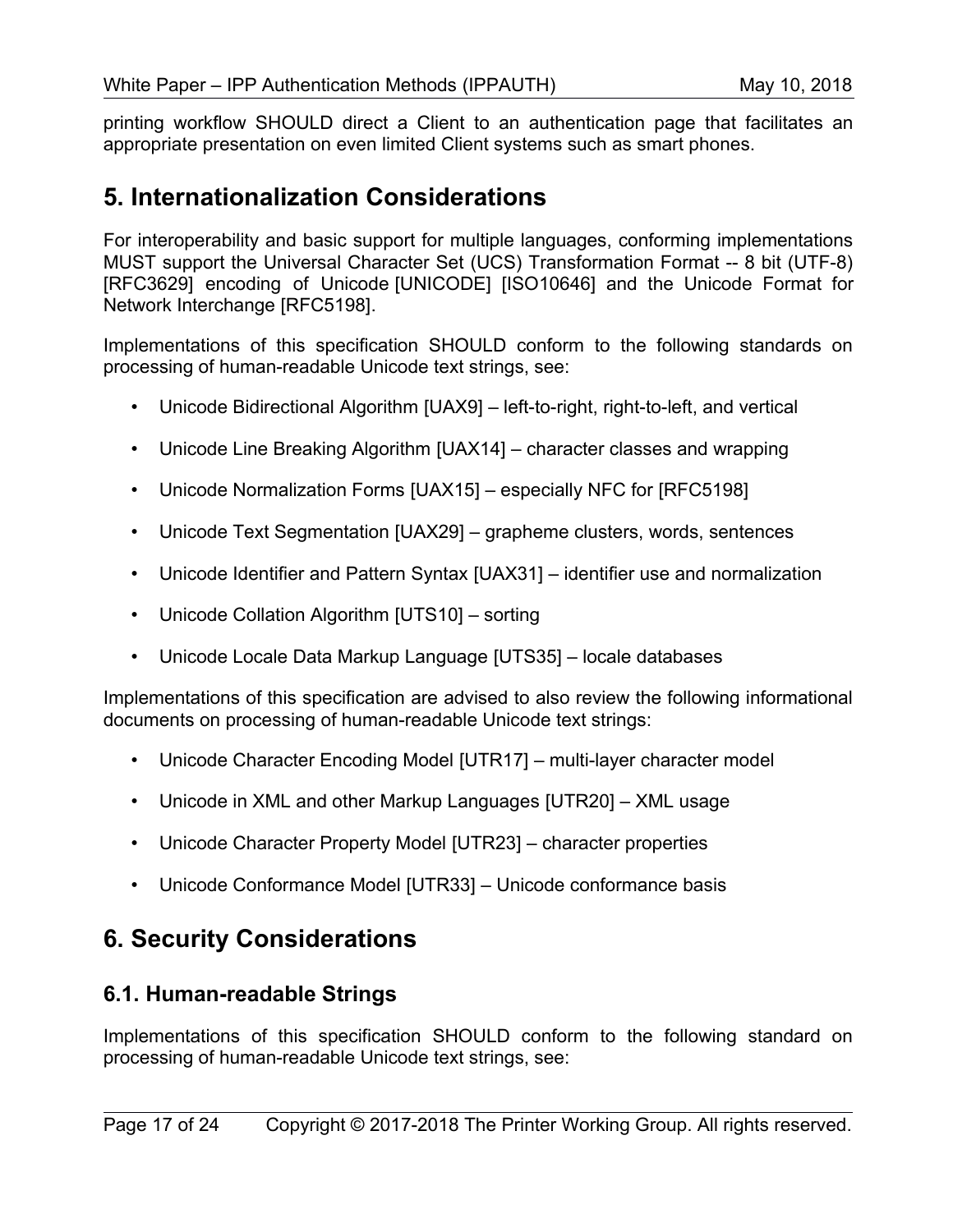• Unicode Security Mechanisms [\[UTS39\]](#page-21-9) – detecting and avoiding security attacks

Implementations of this specification are advised to also review the following informational document on processing of human-readable Unicode text strings:

• Unicode Security FAQ [\[UNISECFAQ\]](#page-21-8) – common Unicode security issues

### **6.2. Client Security Considerations**

An IPP Client SHOULD follow these recommendations:

- 1. A Client SHOULD securely store at rest any personally identifiable information (PII) and authentication credentials such as passwords.
- 2. A Client SHOULD only respond to an authentication challenge over a secure connection (TLS) [\[RFC8010\]](#page-20-0)[\[RFC8011\]](#page-20-2) unless TLS is not supported over that transport (e.g. IPP USB).
- 3. A Client SHOULD validate the identity of the Printer by whatever means are available for that connection type. If the connection is secured via TLS [\[RFC8010\],](#page-20-0) the Client SHOULD validate the server's TLS certificate, match it to the originating host, and cross-check it to match the host name or IP address in the IPP URI for the target Printer. If the connection is not secured via TLS, other means may be needed.
- 4. A Client SHOULD provide a means to allow the User to examine a Printer's provided identity.
- 5. A Client SHOULD provide one or more means of notification when it is engaging with a previously encountered Printer whose identity has changed.
- 6. OAuth2 Considerations
	- 1. The recommendations in "Proof Key for Code Exchange by OAuth Public Clients" [\[RFC7636\]](#page-20-13) SHOULD be followed, since the threats described therein has been observed in practice.
	- 2. The recommendations in "OAuth 2 for Native Apps" [\[RFC8252\]](#page-20-12) should be followed if the print system provides its own user interface presentation and controls for handling the OAuth2 authentication steps, to mitigate the risks described therein.

### **6.3. Printer Security Considerations**

An IPP Printer: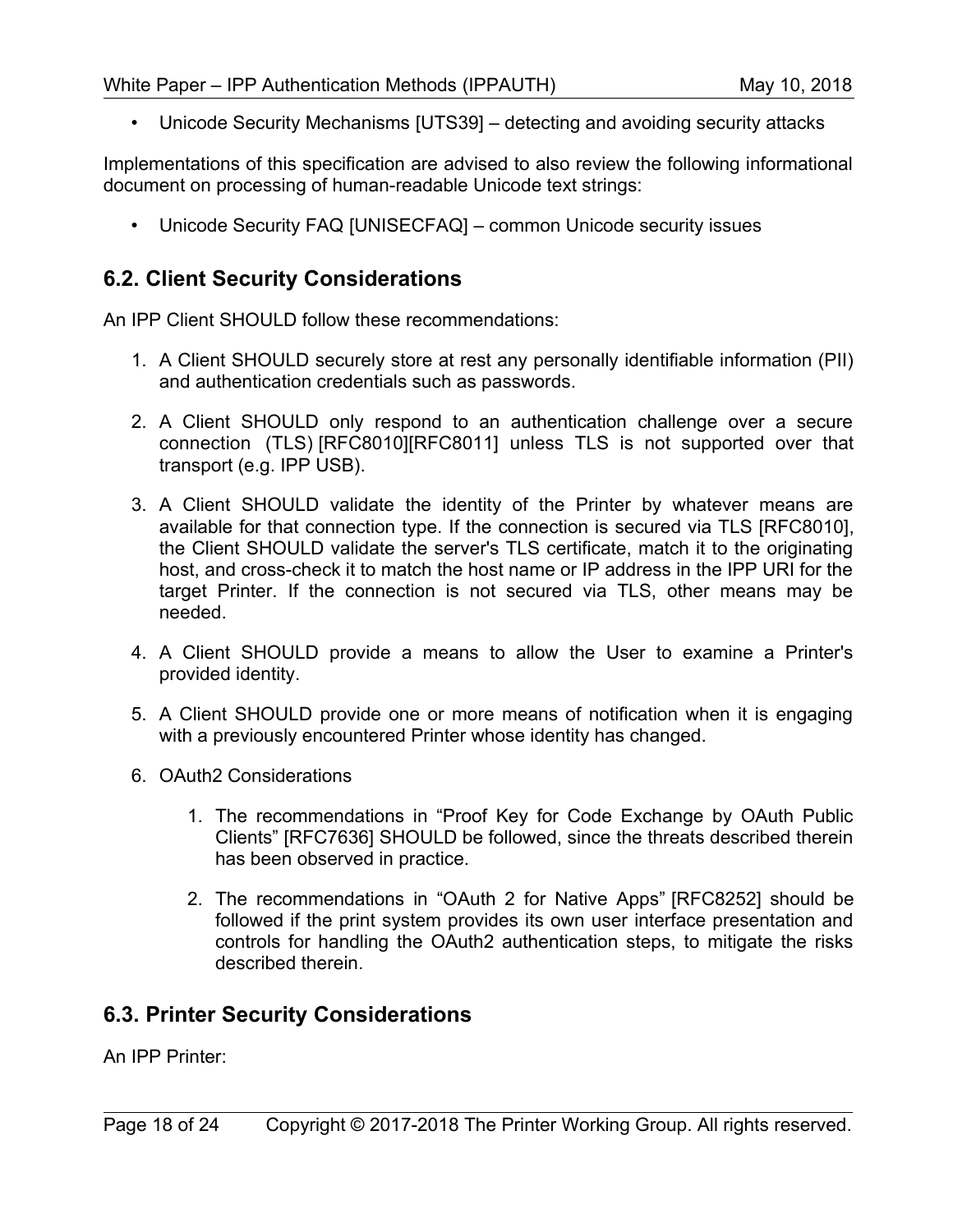- 1. SHOULD securely store at rest any personally identifiable information (PII) and authentication credentials such as passwords that are local to the Printer.
- 2. SHOULD only challenge a Client for authentication over a secure connection (TLS) [\[RFC8010\]](#page-20-0)[\[RFC8011\]](#page-20-2) unless TLS is not supported over that transport (e.g. IPP USB).
- 3. SHOULD support User-provisioned X.509 certificates:
	- 1. The certificate persists across power cycles
	- 2. The certificate MUST NOT be automatically renewed or replaced
	- 3. The certificate has a maximum expiration of 1 year from the date of issuance
- 4. SHOULD support self-generated self-signed X.509 certificates:
	- 1. The certificate persists across power cycles
	- 2. The certificate has a minimum default expiration of 5 years from the date of issuance / generation
	- 3. The certificate is automatically renewed (regenerated), using a new private key if the previous certificate has expired
	- 4. The certificate is generated using the mDNS, DHCP and/or manually-configured DNS hostname(s) and regenerated whenever these change
	- 5. The Printer MUST be able to generate RSA certificates with a key length of 2048 bits using SHA-256 hash
	- 6. The Printer SHOULD be able to generate ECDSA certificates using the secp256r1(P-256), secp384r1 (P-384), or secp521r1 (P-521) curves and a SHA-256 hash.
	- 7. The Printer MUST NOT generate self-signed certificates using a SHA-1 hash

## **7. References**

#### **7.1. Normative References**

[IANA-HTTP-AUTH] Hypertext Transfer Protocol (HTTP) Authentication Scheme Registry, Internet Assigned Numbers Authority, [https://www.iana.org/assignments/http-authschemes/http](https://www.iana.org/assignments/http-authschemes/http-authschemes.xml)[authschemes.xml](https://www.iana.org/assignments/http-authschemes/http-authschemes.xml)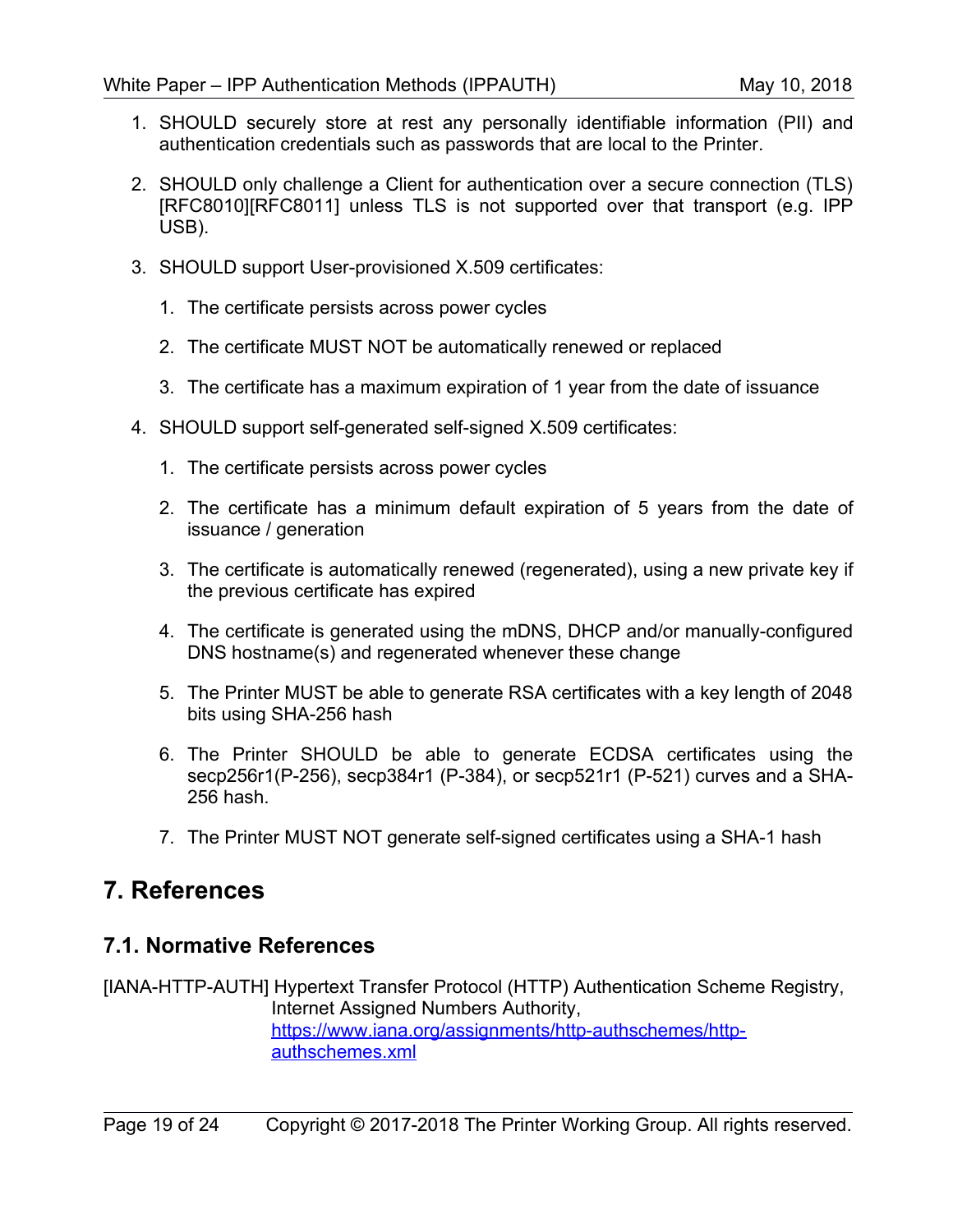<span id="page-19-5"></span>

| [ SO10646] | "Information technology -- Universal Coded Character Set (UCS)", |
|------------|------------------------------------------------------------------|
|            | ISO/IEC 10646:2011                                               |

- [PWG5100.12] R. Bergman, H. Lewis, I. McDonald, M. Sweet, "IPP Version 2.0, 2.1, and 2.2", PWG 5100.12-2015, October 2015, <http://ftp.pwg.org/pub/pwg/standards/std-ipp20-20151030-5100.12.pdf>
- [PWG5100.13] M. Sweet, I. McDonald, P. Zehler, "IPP: Job and Printer Extensions Set 3 (JPS3)", PWG 5100.13-2012, July 2012, [http://ftp.pwg.org/pub/pwg/candidates/cs-ippjobprinterext3v10-](http://ftp.pwg.org/pub/pwg/candidates/cs-ippjobprinterext3v10-20120727-5100.13.pdf) [20120727-5100.13.pdf](http://ftp.pwg.org/pub/pwg/candidates/cs-ippjobprinterext3v10-20120727-5100.13.pdf)
- [PWG5100.14] M. Sweet, I. McDonald, A. Mitchell, J. Hutchings, "IPP Everywhere", 5100.14-2013, January 2013, [http://ftp.pwg.org/pub/pwg/candidates/cs-ippeve10-20130128-](http://ftp.pwg.org/pub/pwg/candidates/cs-ippeve10-20130128-5100.14.pdf) [5100.14.pdf](http://ftp.pwg.org/pub/pwg/candidates/cs-ippeve10-20130128-5100.14.pdf)
- [PWG5100.19] S. Kennedy, "IPP Implementor's Guide v2.0", PWG 5100.19-2015, August 2015, [http://ftp.pwg.org/pub/pwg/candidates/cs-ippig20-](http://ftp.pwg.org/pub/pwg/candidates/cs-ippig20-20150821-5100.19.pdf) [20150821-5100.19.pdf](http://ftp.pwg.org/pub/pwg/candidates/cs-ippig20-20150821-5100.19.pdf)
- [PWG5100.SYSTEM] I. McDonald, M. Sweet, "IPP System Service v1.0", PWG 5100.SYSTEM, TBD, [https://ftp.pwg.org/pub/pwg/ipp/wd/wd-](https://ftp.pwg.org/pub/pwg/ipp/wd/wd-ippsystem10-20180502.pdf) ippsystem10-20180502.pdf[425.pdf](https://ftp.pwg.org/pub/pwg/ipp/wd/wd-ippsystem10-20180425.pdf)
- [RFC2817] R. Khare, S. Lawrence, "Upgrading to TLS Within HTTP/1.1", RFC 2817, May 2000,<https://www.ietf.org/rfc/rfc2817.txt>
- <span id="page-19-0"></span>[RFC3380] T. Hastings, R. Herriot, C. Kugler, H. Lewis, "Internet Printing Protocol (IPP): Job and Printer Set Operations", RFC 3380, September 2002, <https://www.ietf.org/rfc/rfc3380.txt>
- <span id="page-19-6"></span>[RFC3629] F. Yergeau, "UTF-8, a transformation format of ISO 10646", RFC 3629, November 2003,<https://www.ietf.org/rfc/rfc3629.txt>
- <span id="page-19-1"></span>[RFC4559] K. Jaganathan, L. Zhu, J. Brezak, "SPNEGO-based Kerberos and NTLM HTTP Authentication in Microsoft Windows", RFC 4559, June 2006,<https://www.ietf.org/rfc/rfc4559.txt>
- <span id="page-19-4"></span>[RFC5198] J. Klensin, M. Padlipsky, "Unicode Format for Network Interchange", RFC 5198, March 2008,<https://www.ietf.org/rfc/rfc5198.txt>
- <span id="page-19-3"></span>[RFC5246] T. Dierks, E. Rescorla, "The Transport Layer Security (TLS) Protocol Version 1.2", August 2008,<https://www.ietf.org/rfc/rfc5246.txt>
- <span id="page-19-2"></span>[RFC6749] D. Hardt, Ed., "The OAuth 2.0 Authorization Framework", RFC 6749, October 2012,<https://www.ietf.org/rfc/rfc6749.txt>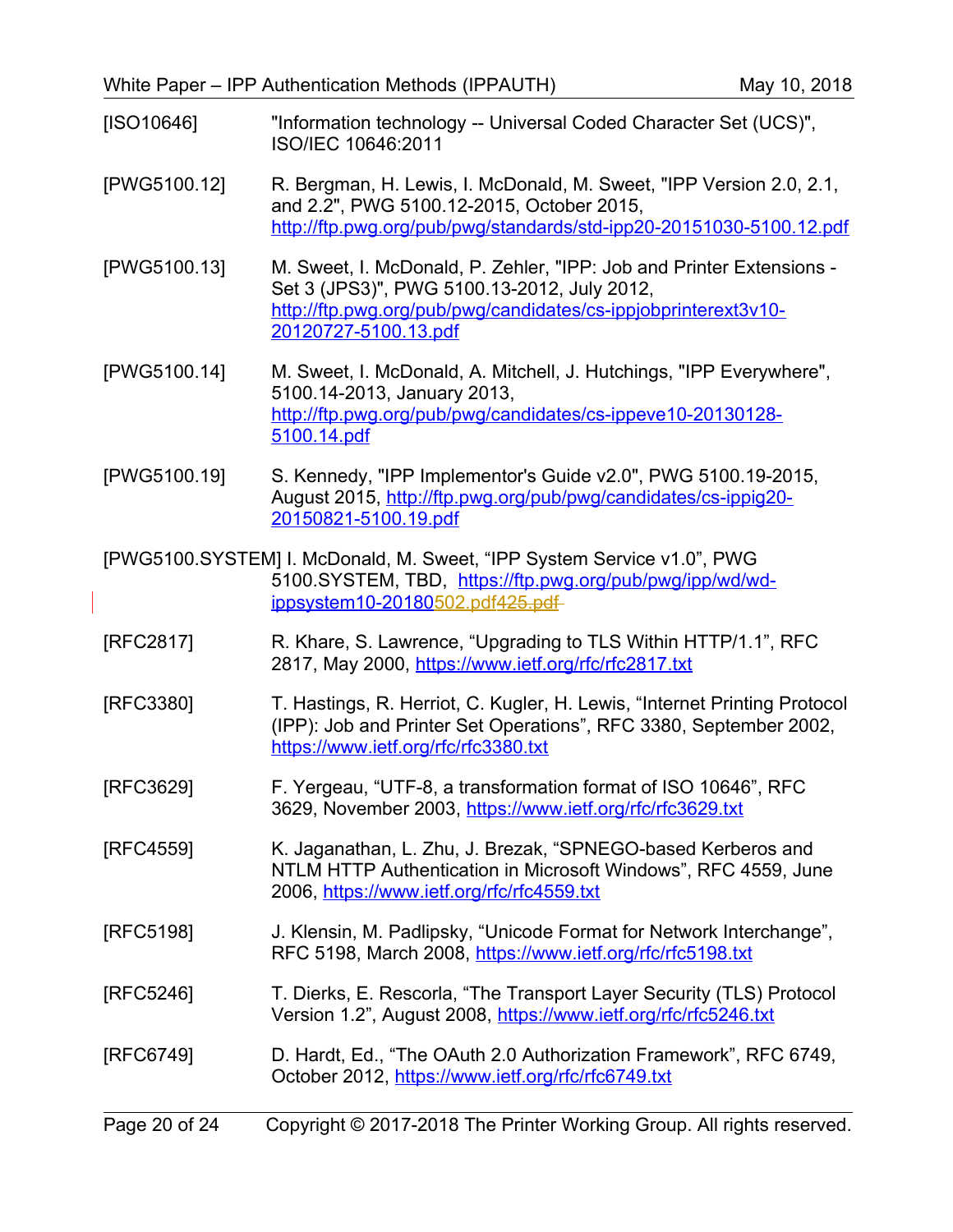<span id="page-20-13"></span><span id="page-20-12"></span><span id="page-20-11"></span><span id="page-20-10"></span><span id="page-20-9"></span><span id="page-20-8"></span><span id="page-20-7"></span><span id="page-20-6"></span><span id="page-20-5"></span><span id="page-20-4"></span><span id="page-20-3"></span><span id="page-20-2"></span><span id="page-20-1"></span><span id="page-20-0"></span>

| [RFC6750] | M. Jones, D. Hardt, "The OAuth 2.0 Authorization Framework: Bearer<br>Token Usage", RFC 6750, October 2012,<br>https://www.ietf.org/rfc/rfc6750.txt                   |
|-----------|-----------------------------------------------------------------------------------------------------------------------------------------------------------------------|
| [RFC7230] | R. Fielding, J. Reschke, "Hypertext Transfer Protocol (HTTP/1.1):<br>Message Syntax and Routing", RFC 7230, June 2014,<br>https://www.ietf.org/rfc/rfc7230.txt        |
| [RFC7616] | R. Shekh-Yusef, D. Ahrens, S. Bremer, "HTTP Digest Access<br>Authentication", RFC 7616, September 2015,<br>https://www.ietf.org/rfc/rfc7616.txt                       |
| [RFC7617] | J. Reschke, "The 'Basic' HTTP Authentication Scheme", RFC 7617,<br>September 2015, https://www.ietf.org/rfc/rfc7617.txt                                               |
| [RFC7636] | N. Sakimura, Ed., J. Bradley, N. Agarwal, "Proof Key for Code<br>Exchange by OAuth Public Clients", RFC 7636, September 2015,<br>https://www.ietf.org/rfc/rfc7636.txt |
| [RFC8010] | M. Sweet, I. McDonald, "Internet Printing Protocol/1.1: Encoding and<br>Transport", RFC 8010, January 2017,<br>https://www.ietf.org/rfc/rfc8010.txt                   |
| [RFC8011] | M. Sweet, I. McDonald, "Internet Printing Protocol/1.1: Model and<br>Semantics", RFC 8011, January 2017,<br>https://www.ietf.org/rfc/rfc8011.txt                      |
| [RFC8252] | W. Denniss, J. Bradley, "OAuth 2.0 for Native Apps", RFC 8252,<br>October 2017, https://www.ietf.org/rfc/rfc8252.txt                                                  |
| [UAX9]    | Unicode Consortium, "Unicode Bidirectional Algorithm", UAX#9, May<br>2016, http://www.unicode.org/reports/tr9                                                         |
| [UAX14]   | Unicode Consortium, "Unicode Line Breaking Algorithm", UAX#14,<br>June 2016, http://www.unicode.org/reports/tr14                                                      |
| [UAX15]   | Unicode Consortium, "Normalization Forms", UAX#15, February 2016,<br>http://www.unicode.org/reports/tr15                                                              |
| [UAX29]   | Unicode Consortium, "Unicode Text Segmentation", UAX#29, June<br>2016, http://www.unicode.org/reports/tr29                                                            |
| [UAX31]   | Unicode Consortium, "Unicode Identifier and Pattern Syntax",<br>UAX#31, May 2016, http://www.unicode.org/reports/tr31                                                 |
| [UNICODE] | The Unicode Consortium, "Unicode® 10.0.0", June 2017,<br>http://unicode.org/versions/Unicode10.0.0/                                                                   |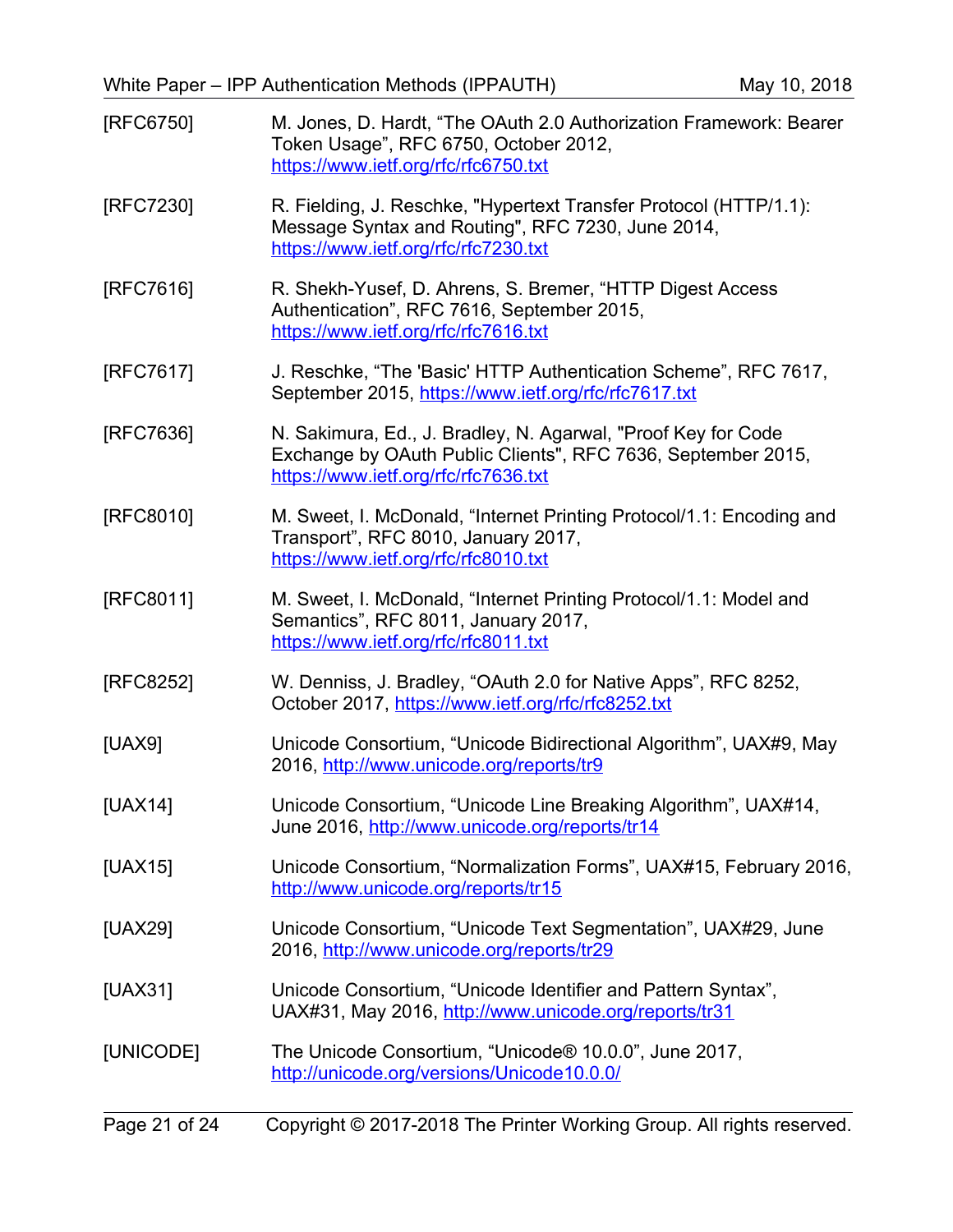<span id="page-21-7"></span><span id="page-21-6"></span>

| [UTS10] | Unicode Consortium, "Unicode Collation Algorithm", UTS#10, May<br>2016, http://www.unicode.org/reports/tr10             |
|---------|-------------------------------------------------------------------------------------------------------------------------|
| [UTS35] | Unicode Consortium, "Unicode Locale Data Markup Language",<br>UTS#35, October 2016, http://www.unicode.org/reports/tr35 |
| [UTS39] | Unicode Consortium, "Unicode Security Mechanisms", UTS#39, June<br>2016, http://www.unicode.org/reports/tr39            |

## <span id="page-21-9"></span>**7.2. Informative References**

<span id="page-21-8"></span><span id="page-21-5"></span><span id="page-21-0"></span>

| [IPPGUPA]          | S. Kennedy, "IPP Get-User-Printer-Attributes (GUPA)", December<br>2017, https://ftp.pwg.org/pub/pwg/ipp/registrations/reg-ippqupa-<br>20171214.pdfUNISECFAQ Unicode Consortium "Unicode-<br>Security FAQ", November2016,<br>http://www.unicode.org/fag/security.html |
|--------------------|----------------------------------------------------------------------------------------------------------------------------------------------------------------------------------------------------------------------------------------------------------------------|
| <b>[UNISECFAQ]</b> | Unicode Consortium "Unicode Security FAQ", November 2016,<br>http://www.unicode.org/faq/security.html                                                                                                                                                                |
| [UTR17]            | Unicode Consortium "Unicode Character Encoding Model", UTR#17,<br>November 2008, http://www.unicode.org/reports/tr17                                                                                                                                                 |
| [UTR20]            | Unicode Consortium "Unicode in XML and other Markup Languages",<br>UTR#20, January 2013, http://www.unicode.org/reports/tr20                                                                                                                                         |
| [UTR23]            | Unicode Consortium "Unicode Character Property Model", UTR#23,<br>May 2015, http://www.unicode.org/reports/tr23                                                                                                                                                      |
| [UTR33]            | Unicode Consortium "Unicode Conformance Model", UTR#33,<br>November 2008, http://www.unicode.org/reports/tr33                                                                                                                                                        |

# <span id="page-21-4"></span><span id="page-21-3"></span><span id="page-21-2"></span>**8. Authors' Addresses**

Primary authors:

Smith Kennedy HP Inc. 11311 Chinden Blvd. Boise ID 83714 [smith.kennedy@hp.com](mailto:smith.kennedy@hp.com)

<span id="page-21-1"></span>Michael Sweet Apple Inc.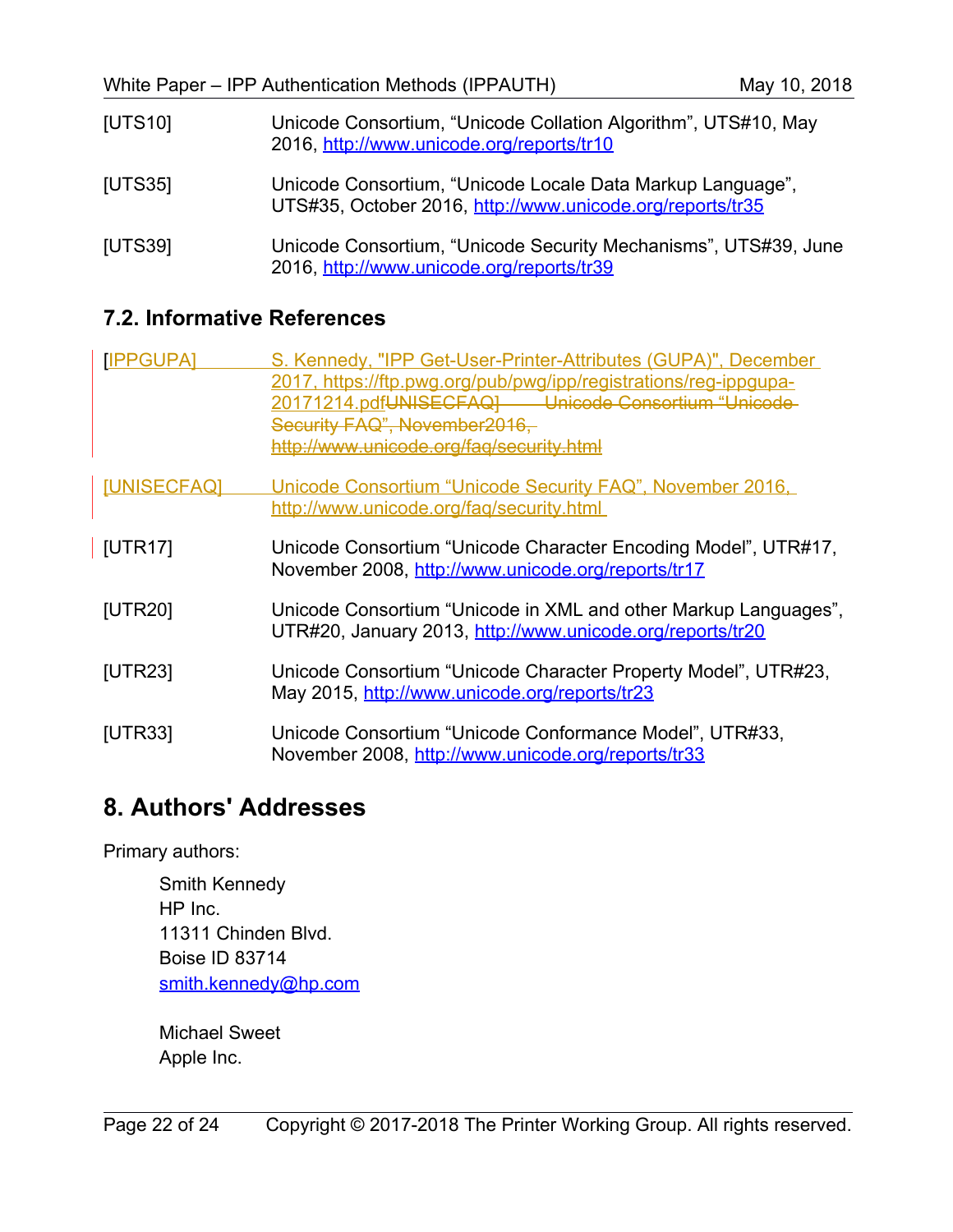One Apple Park Way MS 111-HOMC Cupertino, CA 95014 [msweet@apple.com](mailto:msweet@apple.com)

The authors would also like to thank the following individuals for their contributions to this standard:

Ira McDonald – High North, Inc.

# **9. Change History**

## **9.1. May 10, 2018**

Updated figures 6 and 7 (relating to OAuth2) to add a note indicating where the Printer might be able to acquire a user identifier suitable for making policy choices. Also made a few minor editorial updates.

## **9.2. April 30, 2018**

Changed to Apache OpenOffice template. Added Mike Sweet as a co-author since he has contributed a great deal of content to the document. Resolved all "to-do" highlighted areas and resolved issues identified in the February 2018 vF2F minutes [\(https://ftp.pwg.org/pub/pwg/ipp/minutes/ippv2-f2f-minutes-20180207.pdf\)](https://ftp.pwg.org/pub/pwg/ipp/minutes/ippv2-f2f-minutes-20180207.pdf):

- Added sequence diagram for X.509 client authentication
- Added sequence diagram for hybrid 'oauth' / 'digest' authentication
- Many other changes

### **9.3. January 23, 2018**

Updated as per email feedback and discussion:

- Fixed some editorial issues with naming HTTP Basic, HTTP Digest, and HTTP Negotiate, and some names of sections.
- Added mention of "printer-xri-supported".
- Added additional references.